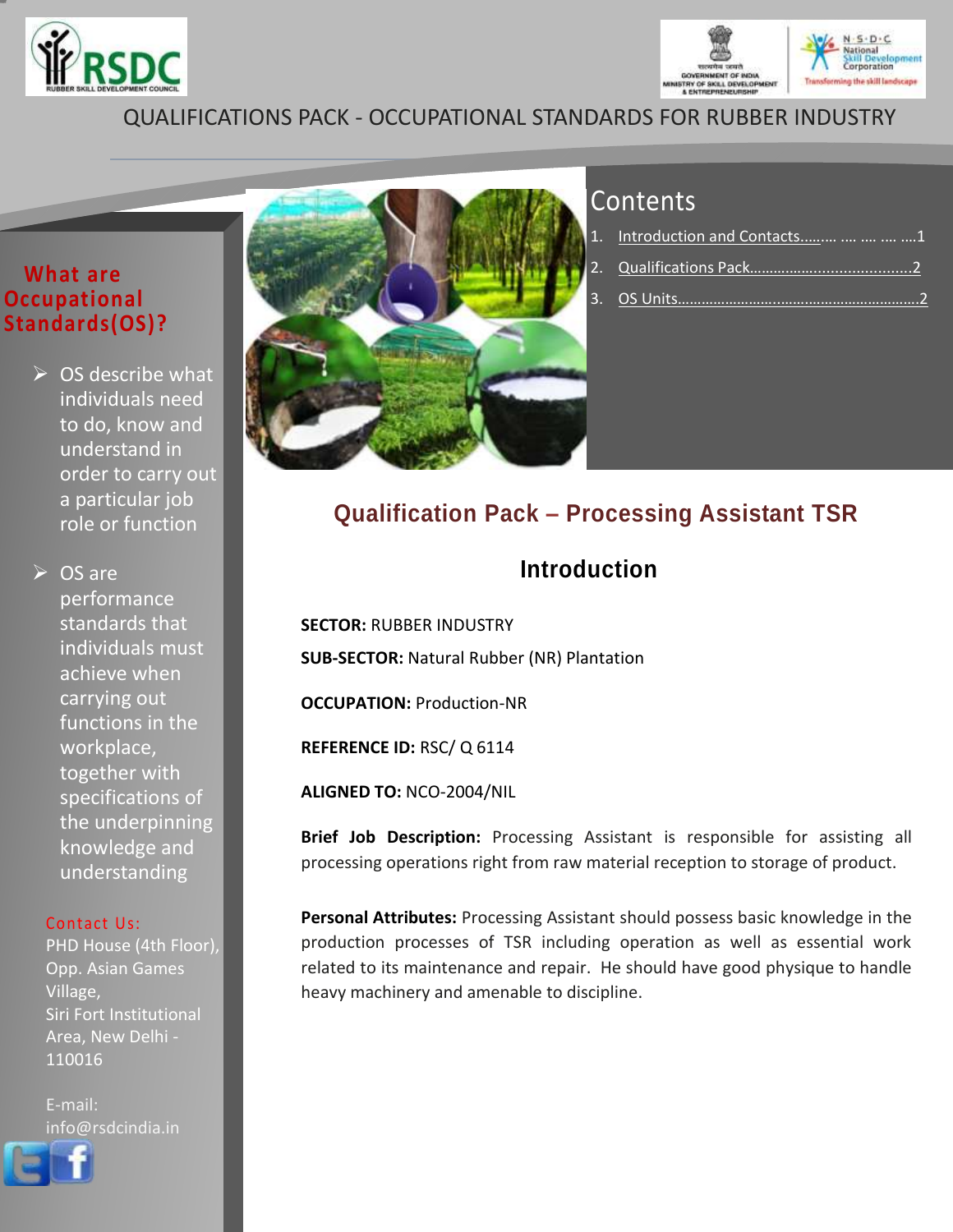



*Qualification Pack for Processing Assistant TSR*

<span id="page-1-0"></span>

| <b>Qualifications Pack Code</b> | <b>RSC/Q 6114</b>                               |                       |            |
|---------------------------------|-------------------------------------------------|-----------------------|------------|
| <b>Job Role</b>                 | <b>Processing Assistant TSR</b>                 |                       |            |
| <b>Credits(NSQF)</b>            | <b>TBD</b>                                      | <b>Version number</b> | 1.0        |
| <b>Sector</b>                   | <b>Rubber industry</b>                          | <b>Drafted on</b>     | 22/06/2015 |
| Sub-sector                      | <b>Natural Rubber (NR)</b><br><b>Plantation</b> | Last reviewed on      | 22/06/2015 |
| <b>Occupation</b>               | <b>Production-NR</b>                            | Next review date      | 22/06/2017 |
| <b>NSQC Clearance on</b>        | 20/07/2015                                      |                       |            |

| <b>Job Role</b>                                                                          | <b>Processing Assistant TSR</b>                                                                                                                                                   |
|------------------------------------------------------------------------------------------|-----------------------------------------------------------------------------------------------------------------------------------------------------------------------------------|
| <b>Role Description</b>                                                                  | Processing Assistant is responsible for assisting all processing<br>operations right from raw material reception to storage of<br>product.                                        |
| <b>NSQF level</b>                                                                        | 3                                                                                                                                                                                 |
| <b>Minimum Educational Qualifications*</b><br><b>Maximum Educational Qualifications*</b> | Shall be able to speak, read/write in the local language.<br>NA.                                                                                                                  |
| <b>Training</b><br>(Suggested but not mandatory)                                         | Training in machinery operation from an approved/recognized<br>organization                                                                                                       |
| <b>Minimum Job Entry Age</b>                                                             | 18 years                                                                                                                                                                          |
| <b>Experience</b>                                                                        | Not essential                                                                                                                                                                     |
| <b>Applicable National Occupational</b><br><b>Standards (NOS)</b>                        | <b>Compulsory:</b><br>1. RSC / N 6120 Field Coagulum Processing<br>RSC / N 5001 To carry out housekeeping<br>2.<br>RSC / N 5007 Health and safety<br>3.<br>Optional:<br><b>NA</b> |
| <b>Performance Criteria</b>                                                              | As described in the relevant OS units                                                                                                                                             |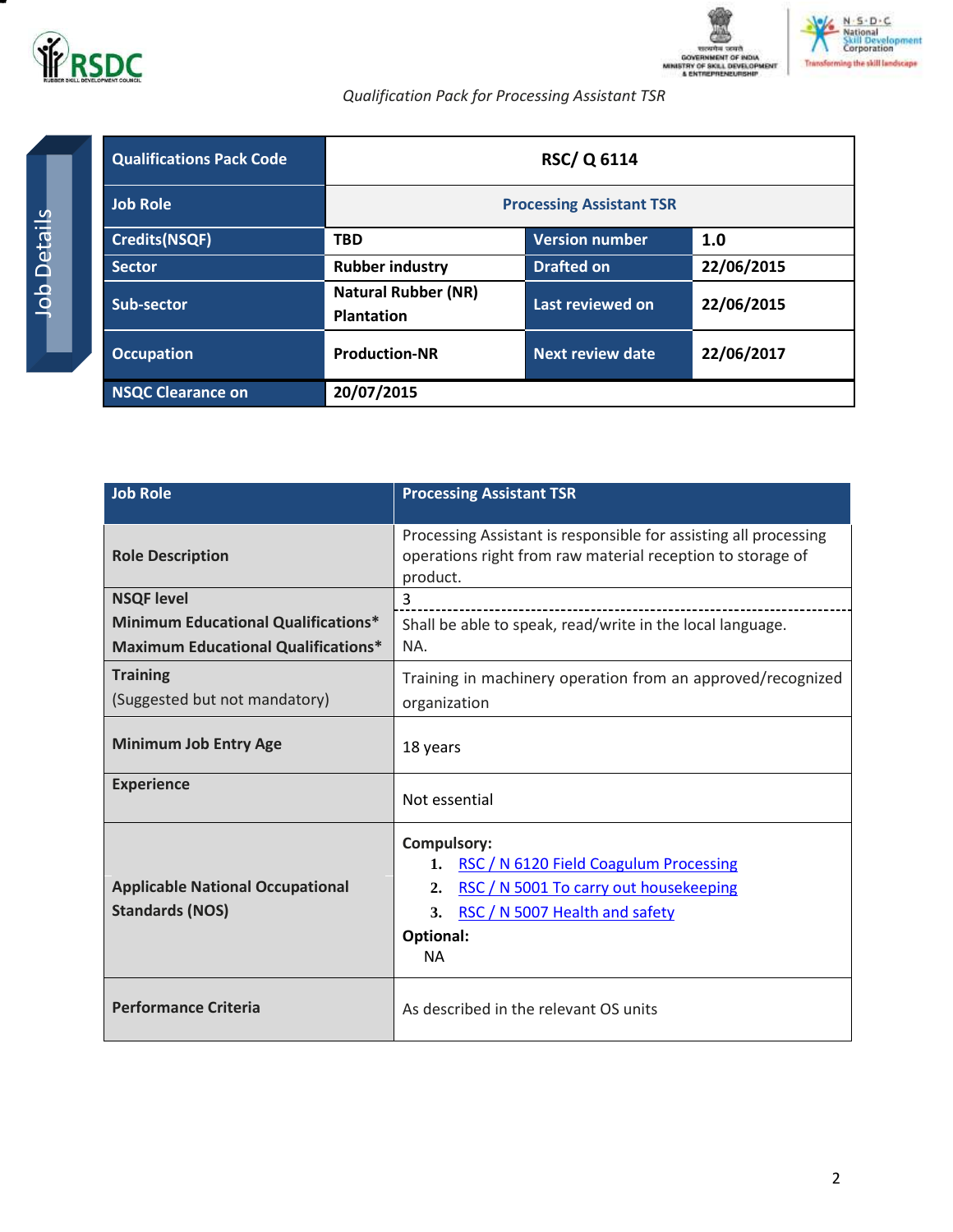

*Qualification Pack for Processing Assistant TSR*





| <b>Keywords / Terms</b>                 | <b>Description</b>                                                                                                                                                                                                                                                                                   |
|-----------------------------------------|------------------------------------------------------------------------------------------------------------------------------------------------------------------------------------------------------------------------------------------------------------------------------------------------------|
| Sector                                  | Sector is a conglomeration of different business operations having similar<br>businesses and interests. It may also be defined as a distinct subset of the<br>economy whose components share similar characteristics and interests.                                                                  |
| Sub-sector                              | Sub-sector is derived from a further breakdown based on the characteristics<br>and interests of its components.                                                                                                                                                                                      |
| Occupation                              | Occupation is a set of job roles, which perform similar/related set of<br>functions in an industry.                                                                                                                                                                                                  |
| Function                                | Function is an activity necessary for achieving the key purpose of the sector,<br>occupation, or area of work, which can be carried out by a person or a group<br>of persons. Functions are identified through functional analysis and form the<br>basis of OS.                                      |
| Job Role                                | Job role defines a unique set of functions that together form a unique<br>employment opportunity in an organization.                                                                                                                                                                                 |
| <b>OS</b>                               | OS specify the standards of performance an individual must achieve when<br>carrying out a function in the workplace, together with the knowledge and<br>understanding they need to meet that standard consistently. Occupational<br>Standards are applicable both in the Indian and global contexts. |
| Performance Criteria                    | Performance Criteria are statements that together specify the standard of<br>performance required when carrying out a task.                                                                                                                                                                          |
| <b>NOS</b>                              | NOS are Occupational Standards which apply uniquely in the Indian context.                                                                                                                                                                                                                           |
| <b>Qualifications Pack</b><br>Code      | Qualifications Pack Code is a unique reference code that identifies a<br>qualifications pack.                                                                                                                                                                                                        |
| <b>Qualifications Pack</b>              | Qualifications Pack comprises the set of OS, together with the educational,<br>training and other criteria required to perform a job role. A Qualifications<br>Pack is assigned a unique qualification pack code.                                                                                    |
| Unit Code                               | Unit Code is a unique identifier for an Occupational Standard, which is<br>denoted by an 'N'.                                                                                                                                                                                                        |
| Unit Title                              | Unit Title gives a clear overall statement about what the incumbent should be<br>able to do.                                                                                                                                                                                                         |
| Description                             | Description gives a short summary of the unit content. This would be helpful<br>to anyone searching on a database to verify that this is the appropriate OS<br>they are looking for.                                                                                                                 |
| Knowledge and<br>Understanding          | Knowledge and Understanding are statements which together specify the<br>technical, generic, professional and organizational specific knowledge that an<br>individual needs in order to perform to the required standard.                                                                            |
| <b>Organizational Context</b>           | Organizational Context includes the way the organization is structured and<br>how it operates, including the extent of operative knowledge managers have<br>of their relevant areas of responsibility.                                                                                               |
| <b>Technical Knowledge</b>              | Technical Knowledge is the specific knowledge needed to accomplish specific<br>designated responsibilities.                                                                                                                                                                                          |
| Core Skills or Generic<br><b>Skills</b> | Core Skills or Generic Skills are a group of skills that are key to learning and<br>working in today's world. These skills are typically needed in any work<br>environment. In the context of the OS, these include communication related<br>skills that are applicable to most job roles.           |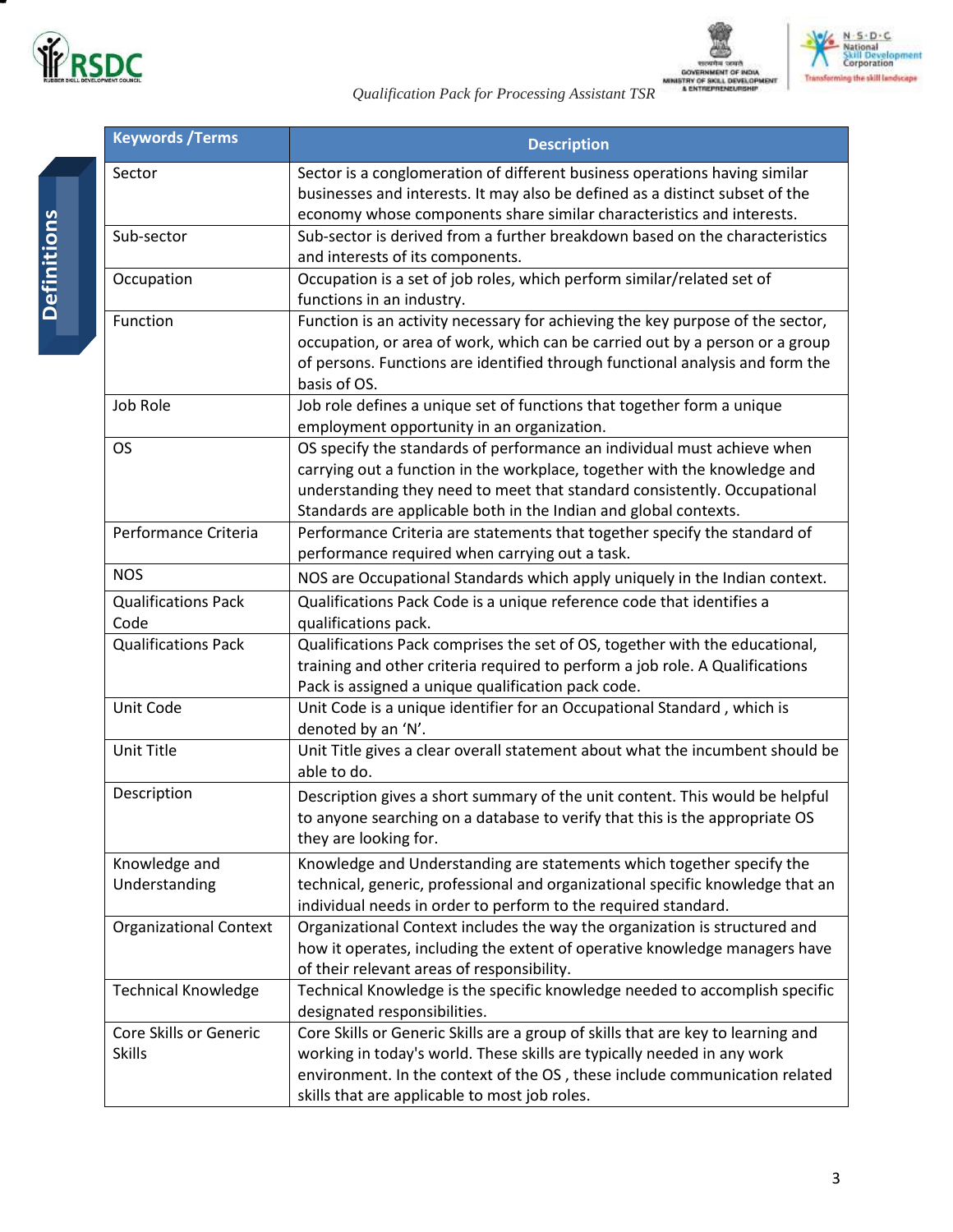



---------------------------------------------------------------------------------------------------------------------------------------



# **National Occupational Standard**

<span id="page-3-0"></span>

---------------------------------------------------------------------------------------------------------------------------------------

**Overview** 

**This unit is about assisting processing operations in a TSR factory.**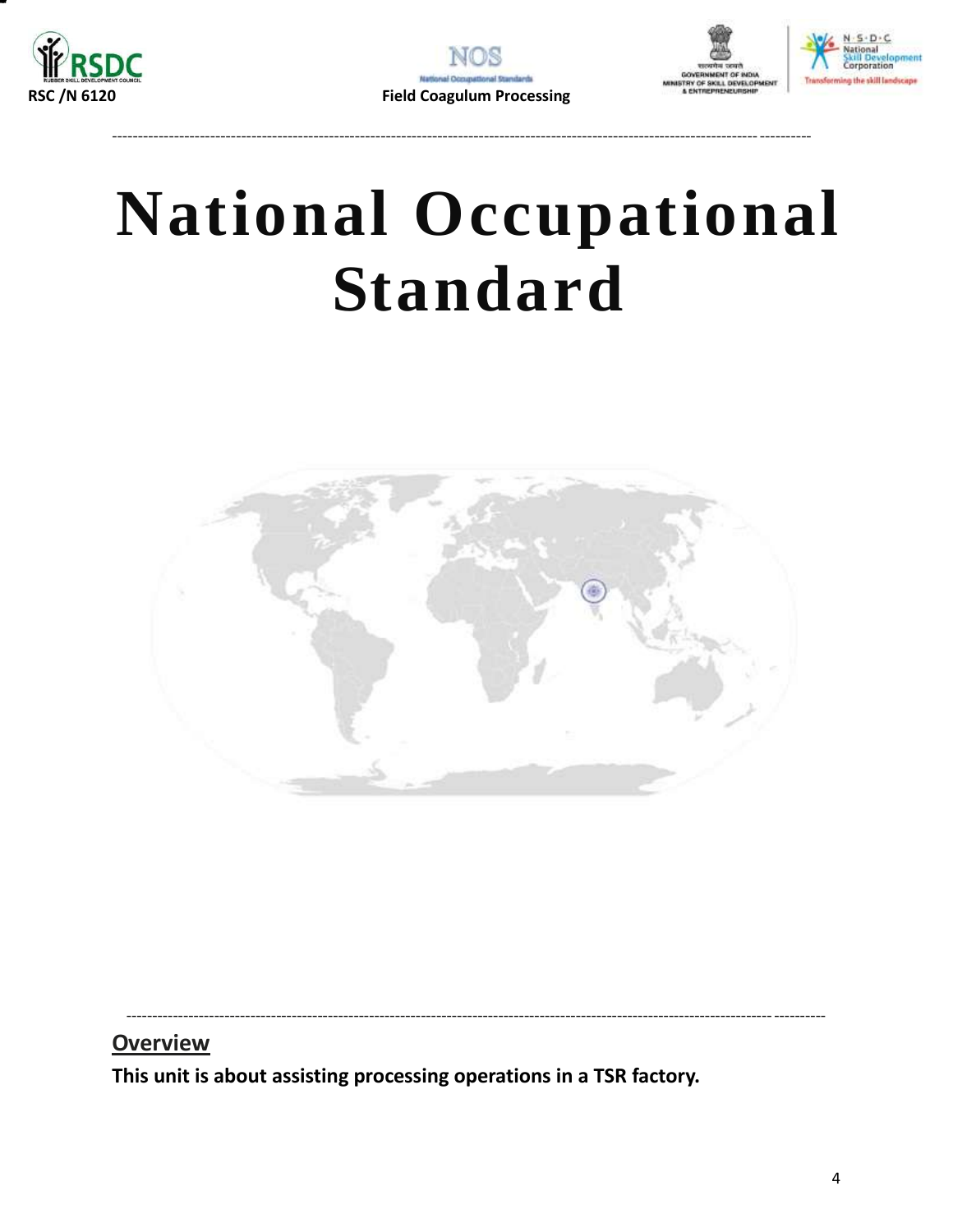



### **RSC /N 6120 Field Coagulum Processing**





National Occupational Standard National Occupational Standard

| <b>Unit Code</b>                           | <b>RSC / N 6120</b>                                                                                                                                                                                                                                                                                                                                                 |  |  |
|--------------------------------------------|---------------------------------------------------------------------------------------------------------------------------------------------------------------------------------------------------------------------------------------------------------------------------------------------------------------------------------------------------------------------|--|--|
| <b>Unit Title</b><br>(Task)                | <b>Field Coagulum Processing</b>                                                                                                                                                                                                                                                                                                                                    |  |  |
| <b>Description</b>                         | This unit is about assisting processing operations in a TSR factory.                                                                                                                                                                                                                                                                                                |  |  |
| <b>Scope</b>                               | This unit/task covers the following:<br>Equipment and raw material readiness<br>$\bullet$<br>Operation assistance in working of different processing<br>$\bullet$<br>machines to achieve the production targets ensuring the<br>specified quality standards avoiding wastage and<br>minimizing consumption of energy and other utilities.<br>Repair and maintenance |  |  |
|                                            |                                                                                                                                                                                                                                                                                                                                                                     |  |  |
| Performance Criteria (PC) w.r.t. the Scope |                                                                                                                                                                                                                                                                                                                                                                     |  |  |
| <b>Element</b>                             | <b>Performance Criteria</b>                                                                                                                                                                                                                                                                                                                                         |  |  |

| <b>Element</b>                                        | <b>Performance Criteria</b>                                                                                                                                                                                                                                                                                                                                                                                                                                                                                                                                                                                                                                                                                            |
|-------------------------------------------------------|------------------------------------------------------------------------------------------------------------------------------------------------------------------------------------------------------------------------------------------------------------------------------------------------------------------------------------------------------------------------------------------------------------------------------------------------------------------------------------------------------------------------------------------------------------------------------------------------------------------------------------------------------------------------------------------------------------------------|
| <b>Equipment and Raw Material</b><br><b>Readiness</b> | To be competent, he must be able to:<br>PC1. Follow equipment preparation process as per instructions<br>PC2. Ensure the cleanliness of machine before commencing the<br>processing operation.<br>PC3. Ensure that no delays are caused as a result of improper<br>preparation<br>PC4. Perform loading and unloading of raw material properly<br>PC5. Ensure the availability of raw material as per the production<br>requirement.                                                                                                                                                                                                                                                                                    |
| <b>Operational Assistance</b>                         | PC6. Assist in providing the tools and equipments required during<br>processing operation<br>PC7. Follow the instructions of the operators, supervisors etc. to<br>assist in varied jobs for processing operations<br>PC8. Report on any malfunctioning of equipment to the concerned<br>person<br>PC9. Ensure cleanliness in the workplace by carrying out periodic<br>housekeeping work<br>PC10. Ensure minimum wastage of materials and utilities.<br>PC11.Help in the process of sorting, grading, packaging and storage<br>whenever and wherever required<br>PC12.Help in the movement of products and documents from one<br>section to another<br>PC13. Dispose off waste material as directed by the supervisor |
| <b>Repair and Maintenance</b>                         | PC15. Help in maintenance of the machines<br>PC16.Help in the repair work<br>PC17. Carry tools and equipments for the maintenance work                                                                                                                                                                                                                                                                                                                                                                                                                                                                                                                                                                                 |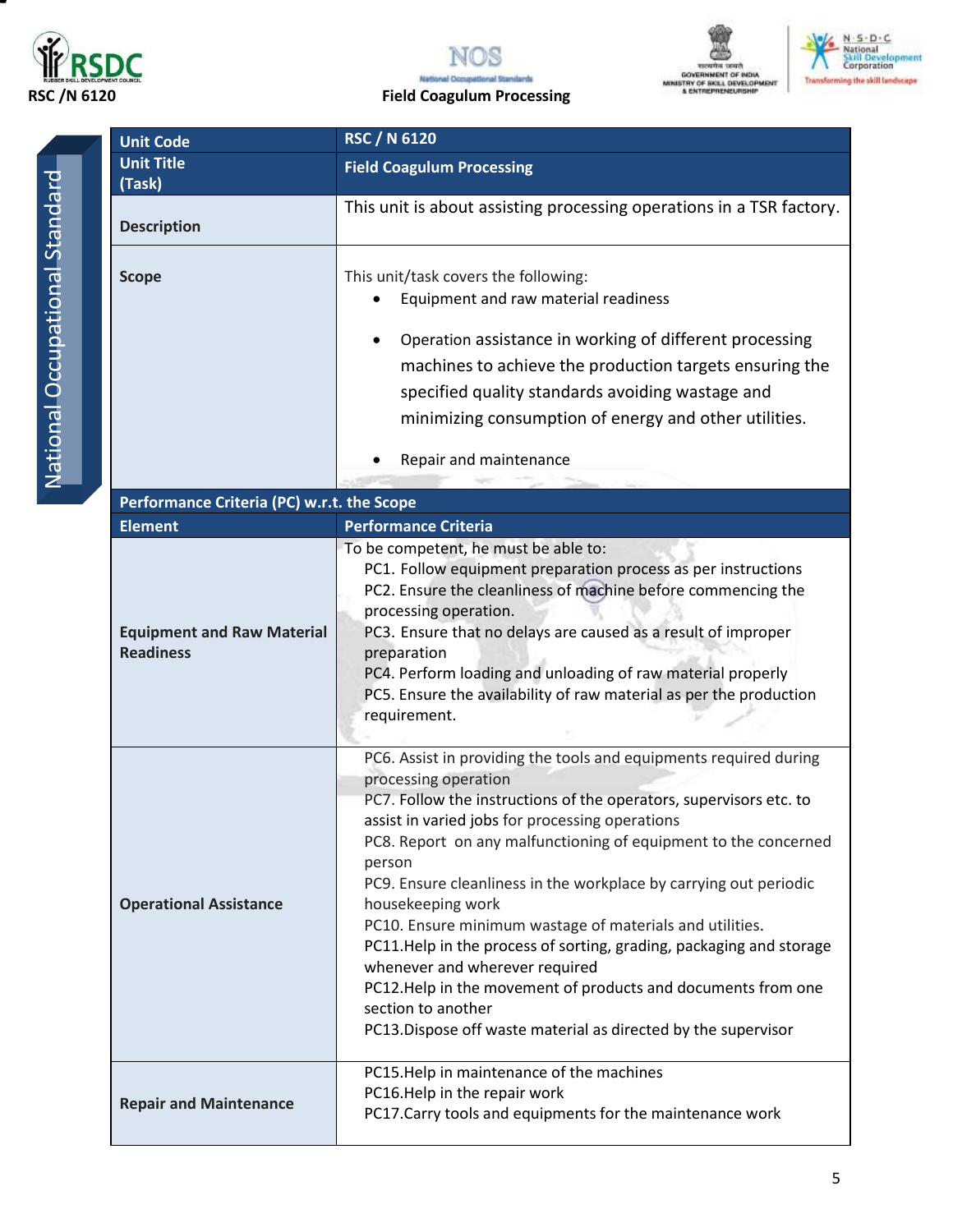







### **RSC /N 6120 Field Coagulum Processing**

| <b>Knowledge and Understanding (K)</b>                                                                    |                                                                                                                                                                                                                                                                                                                                                                                                                                                                                                                                                                                                                                                                                                                                                                                                                                                                                                                                                                                                                                                                                                                                                                                             |
|-----------------------------------------------------------------------------------------------------------|---------------------------------------------------------------------------------------------------------------------------------------------------------------------------------------------------------------------------------------------------------------------------------------------------------------------------------------------------------------------------------------------------------------------------------------------------------------------------------------------------------------------------------------------------------------------------------------------------------------------------------------------------------------------------------------------------------------------------------------------------------------------------------------------------------------------------------------------------------------------------------------------------------------------------------------------------------------------------------------------------------------------------------------------------------------------------------------------------------------------------------------------------------------------------------------------|
| A. Organizational<br><b>Context (Knowledge)</b><br>of the company /<br>organization and its<br>processes) | The user/individual on the job needs to know and understand:<br>KA1. The different processing operations followed in the factory<br>KA2. The quality policies of the factory and instructions from the<br>management regarding quality of product being made<br>KA3. The reporting system in the factory<br>KA4. The type and quality of raw materials available in the factory<br>KA5. The targeted volume and quality of production in the factory<br>KA6. The working conditions of various items of machinery in the<br>factory<br>KA7. Loading/unloading operation and the importance of proper<br>material handling<br>KA8. Implications of improper loading/unloading of material on cost<br>and pace of production.<br>KA9. The material disposal procedure, importance of appropriate<br>disposal of material and implications of not following the material<br>disposal procedure.<br>KA10. How to conduct quality and damage checks and their<br>importance.<br>KA11. The escalation matrix for reporting identified issues.<br>KA12. Importance of housekeeping and good shop floor practices<br>KA13.Handover/Takeover of the equipment/material as per<br>organizational SOP. |
| <b>B.</b> Technical<br>Knowledge                                                                          | The user/individual on the job needs to know and understand:<br>KB1. The basic processing operations for producing good quality<br>TSR.<br>KB2. The quality of raw materials used for TSR production and how<br>to identify and segregate poor quality raw materials<br>KB3. The types of machinery required for TSR production<br>KB4. How to undertake maintenance and essential repair of the<br>machinery<br>KB5. How to identify malfunctioning of machine and report such<br>problems to higher authorities<br>KB6. Process variables that are likely to influence the quality of the<br>product<br>KB7. How to draw representative samples of raw<br>materials/products/effluents<br>KB8.Loading/unloading operation using various tools and<br>equipments.<br>KB9. Cleanliness and safety requirements for commencing<br>processing operation.<br>KB10. Effect of mishandling the material on cost to the organization.<br>KB11. Units of measurement.<br>KB12. Importanace of proper sorting, grading, packaging and<br>storage.                                                                                                                                                   |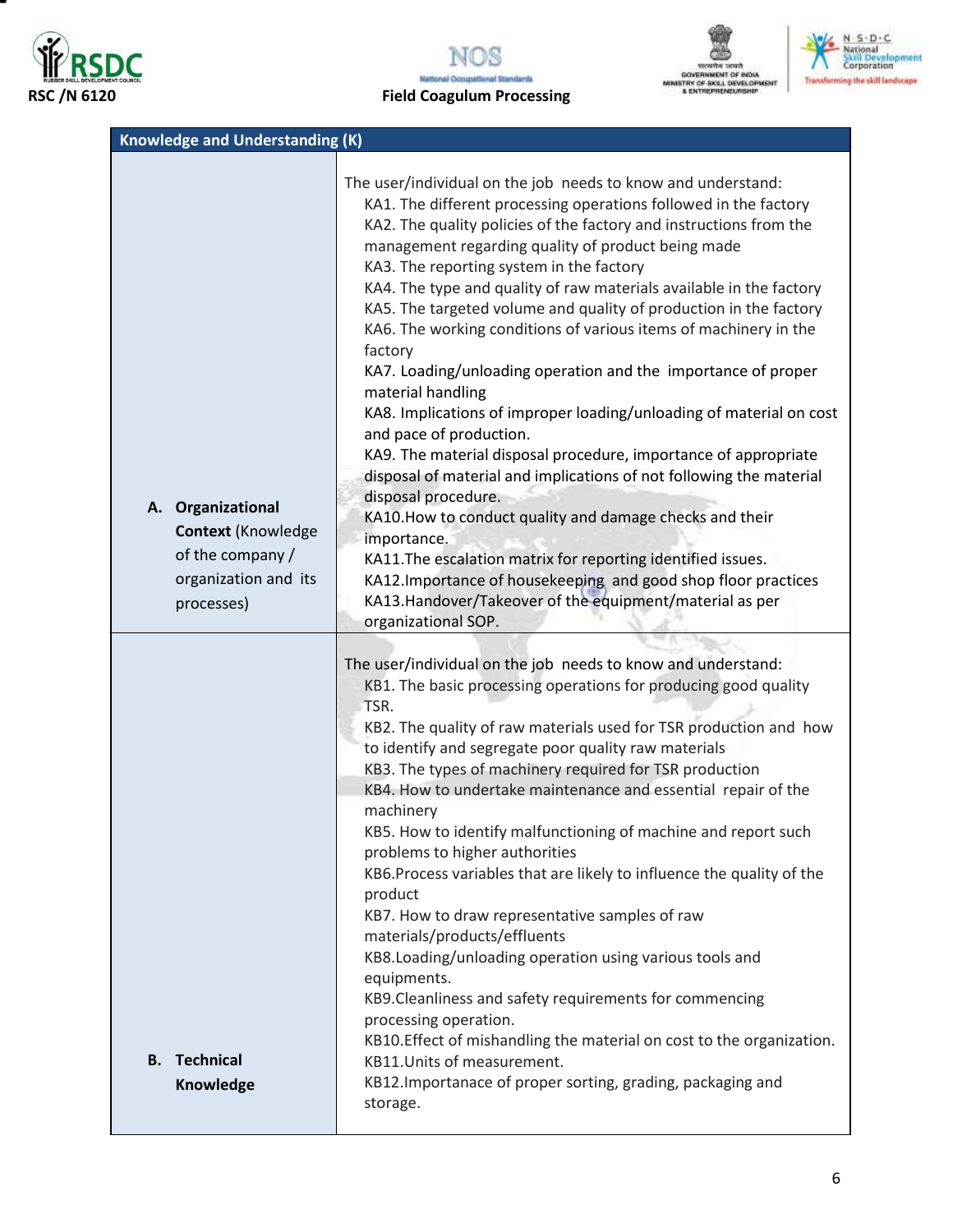

▀







### **RSC /N 6120 Field Coagulum Processing**

| Skills (S)                               |                                                                                                                                                                                                                                                                                                                                                                                                          |
|------------------------------------------|----------------------------------------------------------------------------------------------------------------------------------------------------------------------------------------------------------------------------------------------------------------------------------------------------------------------------------------------------------------------------------------------------------|
|                                          | <b>Writing Skills</b>                                                                                                                                                                                                                                                                                                                                                                                    |
|                                          | The user/ individual on the job needs to know and understand how to:<br>SA1. Write log books, observations etc. in local language.<br>SA2. Write simple letters/applications                                                                                                                                                                                                                             |
|                                          | <b>Reading Skills</b>                                                                                                                                                                                                                                                                                                                                                                                    |
| A. Core Skills/ Generic<br><b>Skills</b> | The user/individual on the job needs to know and understand how to:<br>SA3. Read and understand work instructions, memos etc.<br>SA4. Read and understand machinery/equipment manuals<br>SA5. Read and understand the meanings of signs, symbols etc                                                                                                                                                     |
|                                          | <b>Oral Communication (Listening and Speaking skills)</b>                                                                                                                                                                                                                                                                                                                                                |
|                                          | The user/individual on the job needs to know and understand how to:<br>SA6. Be a good listener to any new information being introduced in<br>the field.<br>SA7. Speak clearly to colleagues and superiors and provide<br>feedback to them related to various operational issues<br>SA8. Inform higher authorities on malfunctioning of<br>equipment/tools and quality problems in raw materials/products |
|                                          | <b>Decision Making</b>                                                                                                                                                                                                                                                                                                                                                                                   |
|                                          | The user/individual on the job needs to know and understand how to:-<br>SB1. Decide on malfunctioning of machines from own<br>Observations<br>SB2. Proper loading and unloading of raw material and TSR                                                                                                                                                                                                  |
|                                          | <b>Plan and Organize</b>                                                                                                                                                                                                                                                                                                                                                                                 |
| <b>B.</b> Professional Skills            | The user/individual on the job needs to know and understand:-<br>SB3. Proper movement of the material as per instructed by the<br>superior<br>SB4. Proper handling of the material, tools and equipments such that<br>it does not get damaged<br>SB5. Importance of completing task in given timeline                                                                                                    |
|                                          | <b>Customer Centricity</b>                                                                                                                                                                                                                                                                                                                                                                               |
|                                          | The user/individual on the job needs to know and understand how to:-<br>SB6. Provide defect free product as per the requirement.                                                                                                                                                                                                                                                                         |
|                                          | <b>Problem Solving</b>                                                                                                                                                                                                                                                                                                                                                                                   |
|                                          | The user/individual on the job needs to know and understand how to:<br>SB7. Identify mechanical/electrical problems and find<br>solutions either by self or through others<br>SB8. Ask for clarification of doubts to execute the directed task.                                                                                                                                                         |
|                                          | <b>Analytical Thinking</b>                                                                                                                                                                                                                                                                                                                                                                               |
|                                          |                                                                                                                                                                                                                                                                                                                                                                                                          |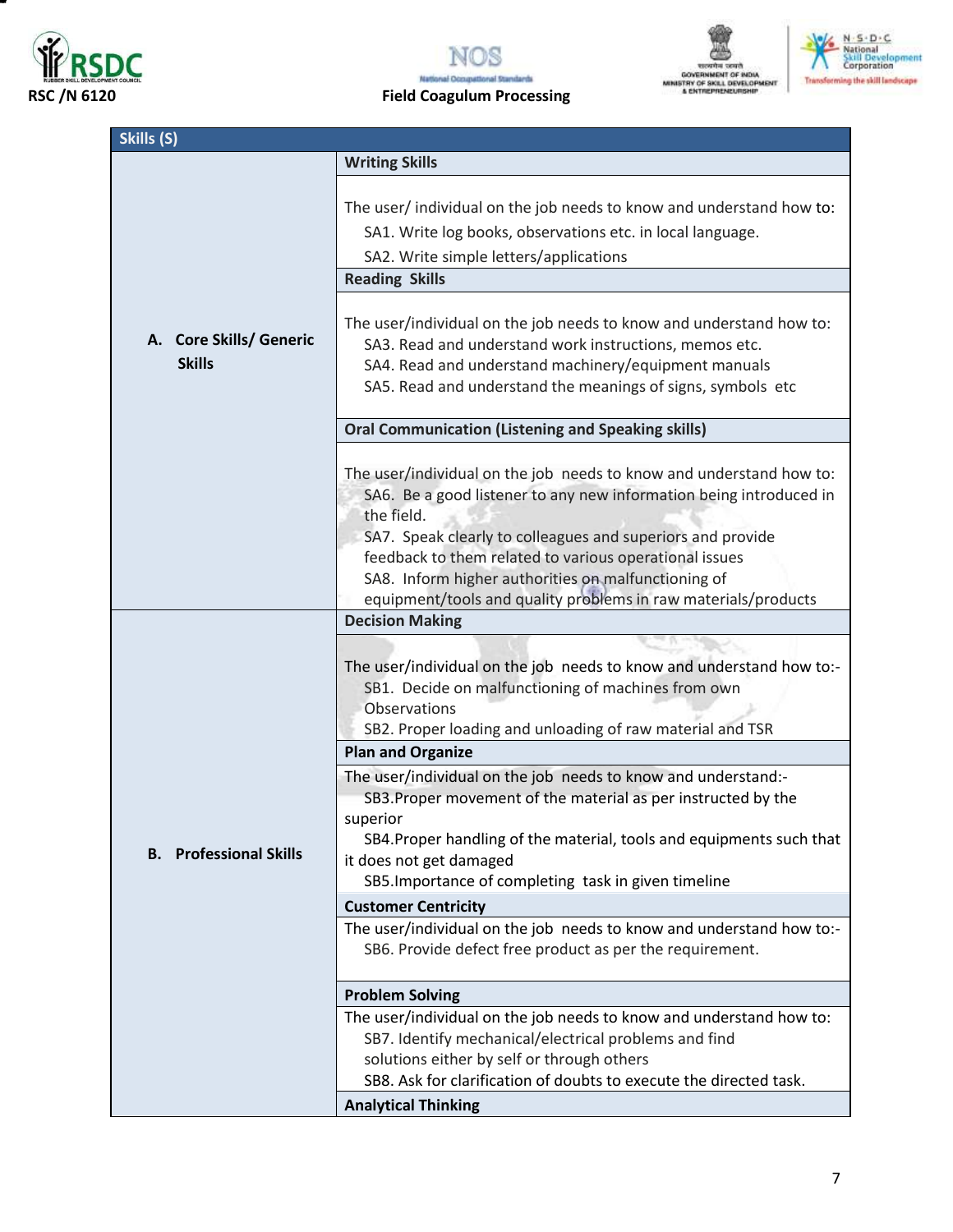







#### **RSC /N 6120 Field Coagulum Processing**

The user/individual on the job needs to know and understand how to: SB9. Ensure minimum wastage of material and utilities SB10. Derive information on the quality of product from various observations on the processes

**Critical Thinking**

The user/individual on the job needs to know and understand how : SB11. Different processing steps influence quality of product

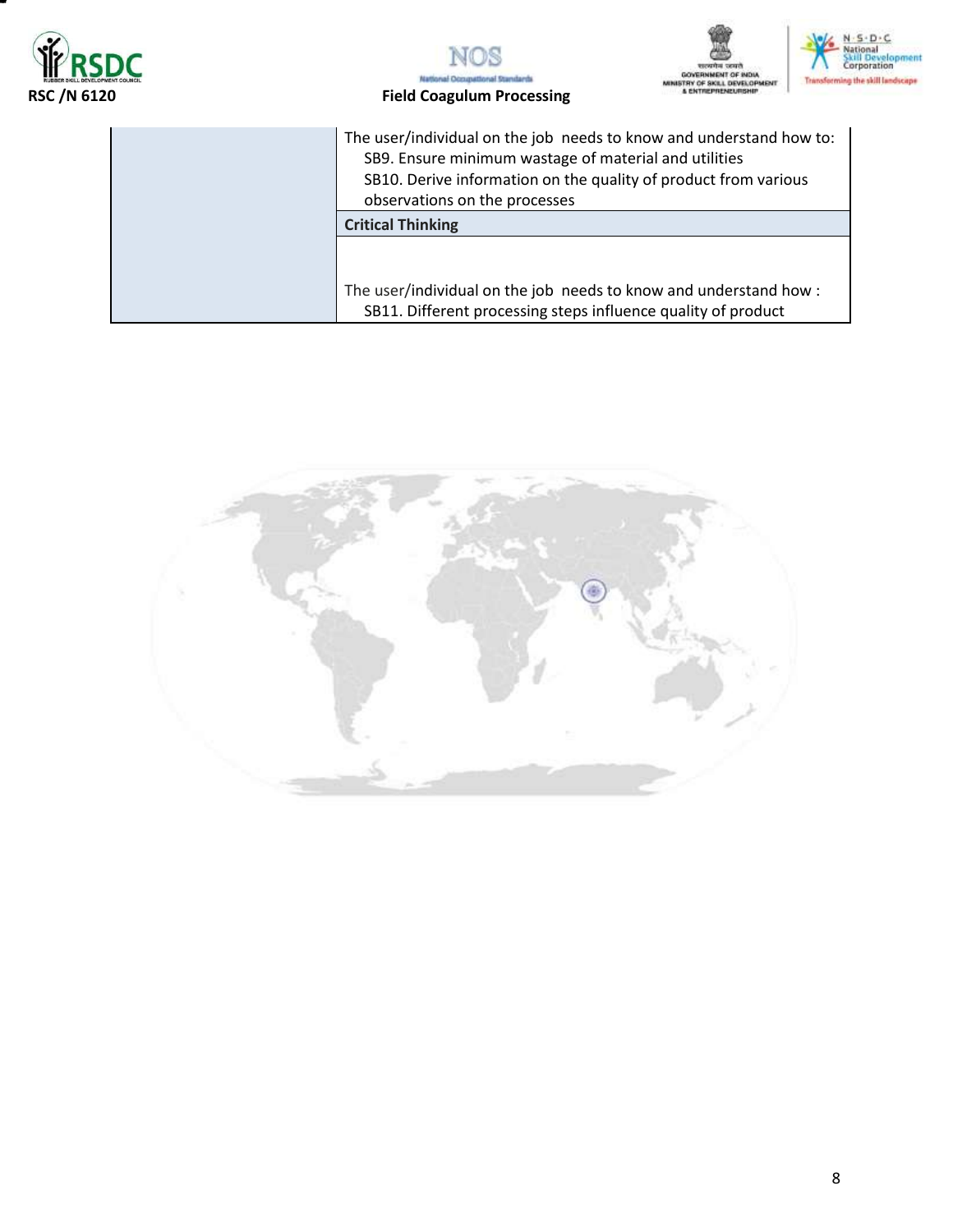







### **NOS Version Control**

| <b>NOS Code</b>            | <b>RSC / N 6120</b>                             |                         |            |
|----------------------------|-------------------------------------------------|-------------------------|------------|
| <b>Credits(NSQF)</b>       | <b>TBD</b>                                      | <b>Version number</b>   | 1.0        |
| Industry                   | <b>Rubber Industry</b>                          | <b>Drafted on</b>       | 22/06/2015 |
| <b>Industry Sub-sector</b> | <b>Primary Processing of</b><br><b>NR - RSS</b> | Last reviewed on        | 22/06/2015 |
| <b>Occupation</b>          | <b>Production</b><br>$\sim$                     | <b>Next review date</b> | 22/06/2017 |

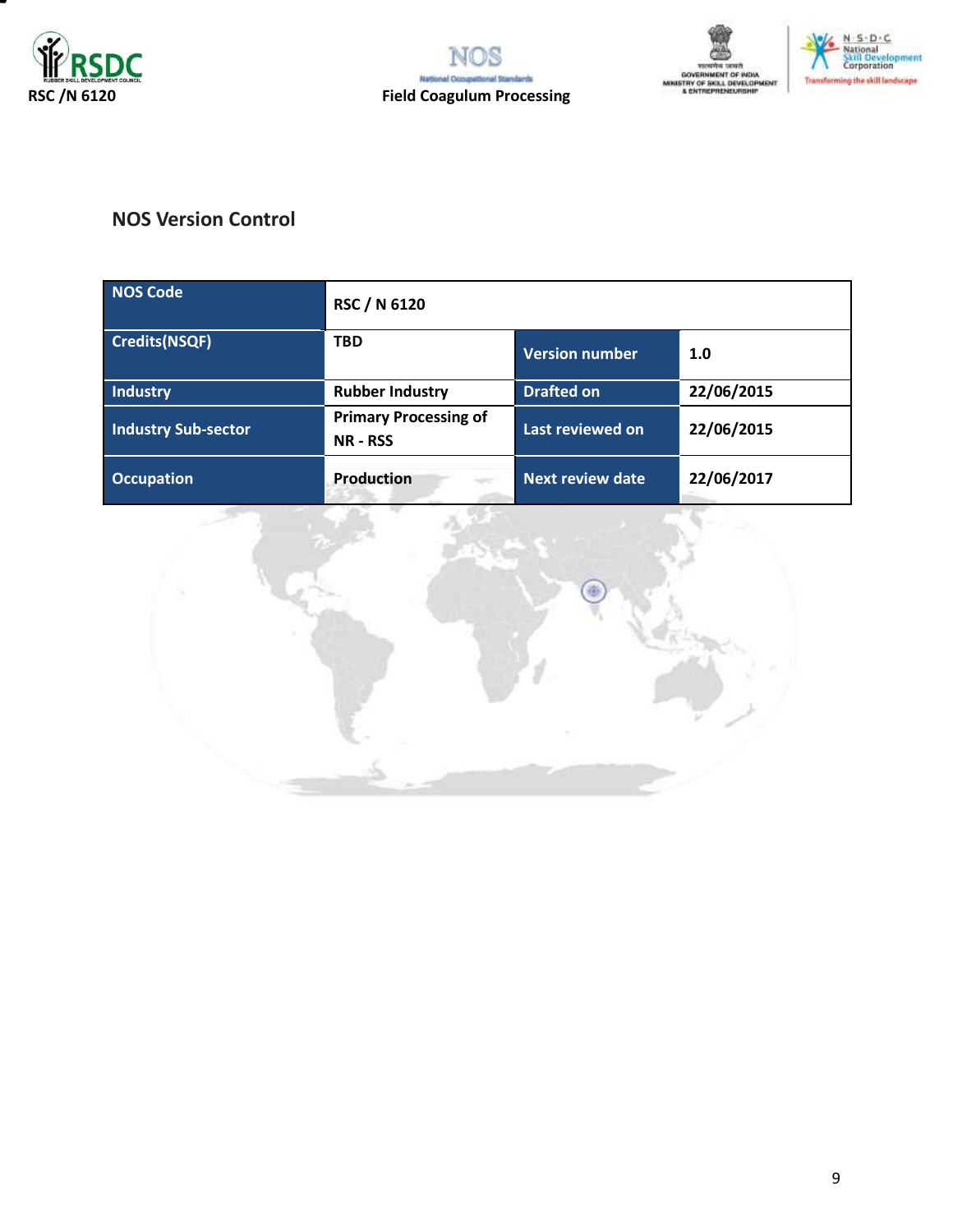







# **National Occupational Standard**

<span id="page-9-0"></span>

## **Overview**

This unit is about carrying out housekeeping.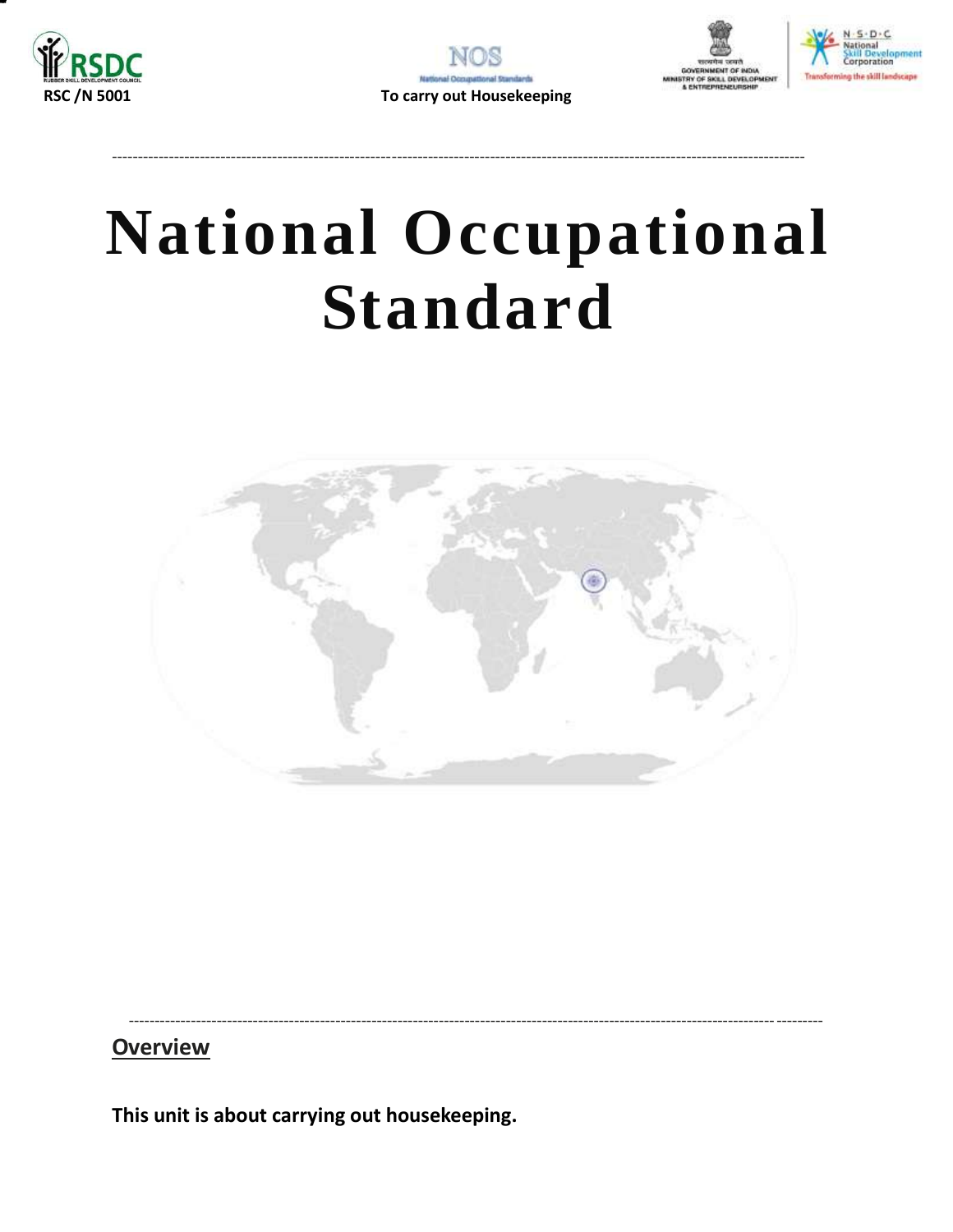







**Unit Code RSC / N 5001 Unit Title** National Occupational Standard National Occupational Standard**Scope**

| (Task)                                    | To carry out housekeeping                                                                                                                                           |  |  |
|-------------------------------------------|---------------------------------------------------------------------------------------------------------------------------------------------------------------------|--|--|
| <b>Description</b>                        | This unit is about carrying out housekeeping activities.                                                                                                            |  |  |
| <b>Scope</b>                              | This unit/task covers the following tasks:                                                                                                                          |  |  |
|                                           | Preparing for housekeeping activities                                                                                                                               |  |  |
|                                           | Carry out housekeeping activities                                                                                                                                   |  |  |
|                                           | Post housekeeping activities                                                                                                                                        |  |  |
| Performance Criteria(PC) w.r.t. the Scope |                                                                                                                                                                     |  |  |
| <b>Element</b>                            | <b>Performance Criteria</b>                                                                                                                                         |  |  |
|                                           | To be competent, the user/individual on the job must be able to:                                                                                                    |  |  |
|                                           | PC1. Inspect the area while taking into account various surfaces                                                                                                    |  |  |
|                                           | PC2. Identify the material requirements for cleaning the areas inspected, by<br>considering risk, time, efficiency and type of stain                                |  |  |
|                                           | PC3. Ensure that the cleaning equipment is in proper working condition                                                                                              |  |  |
| Pre housekeeping                          | PC4. Select the suitable alternatives for cleaning the areas in case the appropriate<br>equipment and materials are not available and inform the appropriate person |  |  |
| activities                                | PC5. Plan the sequence for cleaning the area to avoid re-soiling clean areas and<br>surfaces                                                                        |  |  |
|                                           | PC6. Inform the affected people about the cleaning activity                                                                                                         |  |  |
|                                           | PC7. Display the appropriate signage for the work being conducted                                                                                                   |  |  |
|                                           | PC8. Ensure that there is adequate ventilation for the work being carried out                                                                                       |  |  |
|                                           | PC9. Wear the personal protective equipment required for the cleaning method and<br>materials being used                                                            |  |  |
|                                           | PC10. Use the correct cleaning method for the work area, type of soiling and surface                                                                                |  |  |
| <b>Operations</b>                         | PC11. Carry out cleaning activity without disturbing others                                                                                                         |  |  |
|                                           | PC12. Deal with accidental damage, if any, caused while carrying out the work                                                                                       |  |  |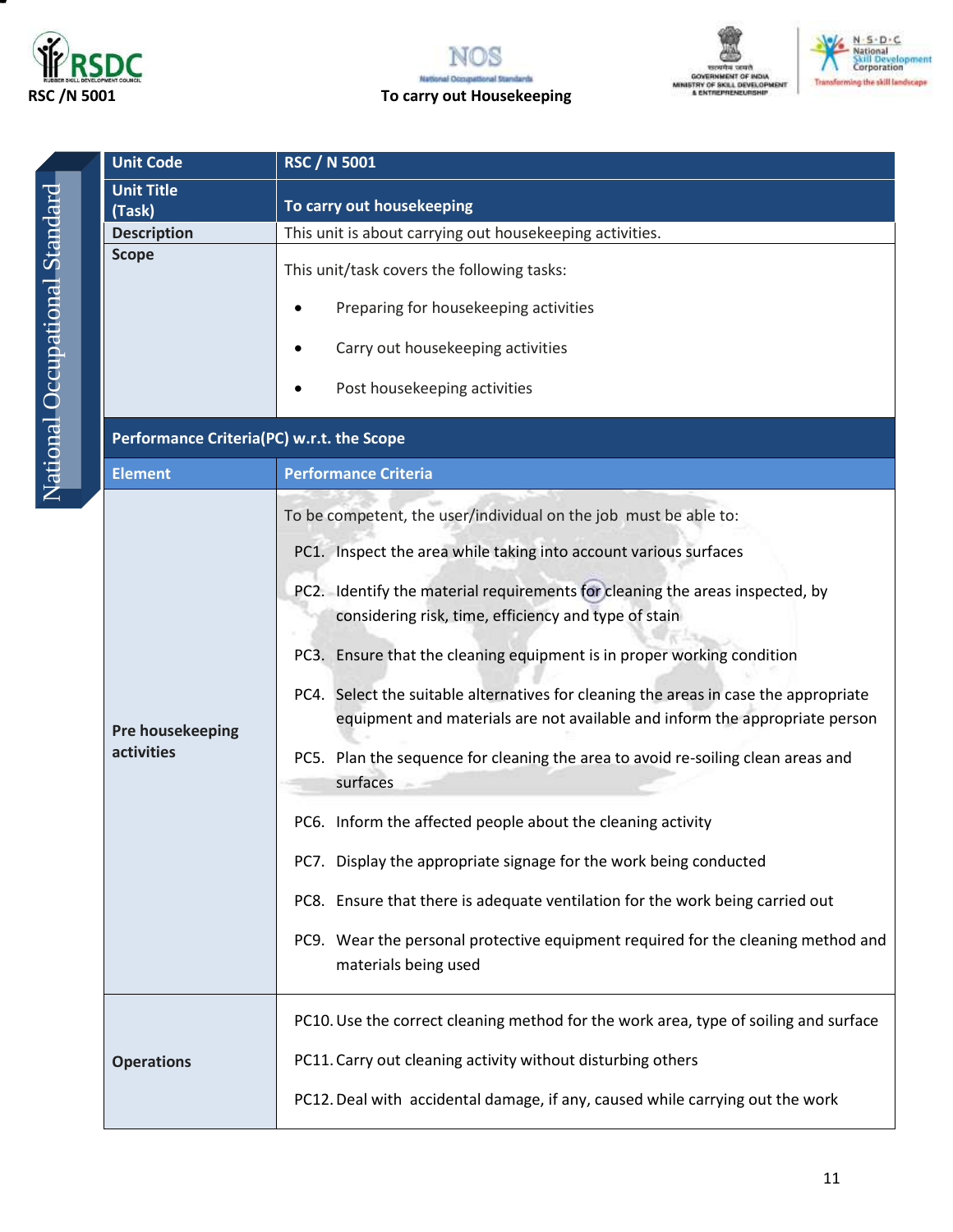

т







|                                                                                                              | PC13. Report to the appropriate person any difficulties in carrying out the work                                                                                                                                                                                                                                                                                                                                               |
|--------------------------------------------------------------------------------------------------------------|--------------------------------------------------------------------------------------------------------------------------------------------------------------------------------------------------------------------------------------------------------------------------------------------------------------------------------------------------------------------------------------------------------------------------------|
|                                                                                                              | PC14. Identify and report to the appropriate person any additional cleaning required<br>that is outside one's responsibility or skill                                                                                                                                                                                                                                                                                          |
|                                                                                                              | PC15. Ensure that there is no oily substance on the floor to avoid slippage                                                                                                                                                                                                                                                                                                                                                    |
|                                                                                                              | PC16. Ensure that no scrap material is lying around                                                                                                                                                                                                                                                                                                                                                                            |
|                                                                                                              | PC17. Maintain and store housekeeping equipment and supplies                                                                                                                                                                                                                                                                                                                                                                   |
|                                                                                                              | PC18. Follow workplace procedures to deal with any accidental damage caused<br>during the cleaning process                                                                                                                                                                                                                                                                                                                     |
| <b>Post housekeeping</b><br>activities                                                                       | PC19. Ensure that, on completion of the work, the area is left clean and dry and<br>meets requirements                                                                                                                                                                                                                                                                                                                         |
|                                                                                                              | PC20. Return the equipment, materials and personal protective equipment that were<br>used to the right places making sure they are clean, safe and securely stored                                                                                                                                                                                                                                                             |
|                                                                                                              | PC21. Dispose off the waste generated from the activity in an appropriate manner                                                                                                                                                                                                                                                                                                                                               |
|                                                                                                              | PC22. Dispose of used and un-used solutions according to manufacturer's<br>instructions, and clean the equipment thoroughly                                                                                                                                                                                                                                                                                                    |
|                                                                                                              | PC23. Maintain schedules and records for housekeeping duty                                                                                                                                                                                                                                                                                                                                                                     |
| <b>General</b>                                                                                               | PC24. Replenish any necessary supplies or consumables                                                                                                                                                                                                                                                                                                                                                                          |
| <b>Knowledge and Understanding (K)</b>                                                                       |                                                                                                                                                                                                                                                                                                                                                                                                                                |
| A Organizational<br><b>Context</b><br>(Knowledge of the<br>company $/$<br>organization and<br>its processes) | The user/individual on the job needs to know and understand:<br>KA1. Instructions from the management regarding the level of cleanliness to be<br>maintained in the shop floor<br>KA2. The importance of hygiene in the quality of the product<br>KA3. The responsibilities assigned to each member of the work force w.r.t to house-<br>keeping work<br>KA4. The items of machinery and tools which need special attention in |
|                                                                                                              | The user/individual on the job needs to know and understand:                                                                                                                                                                                                                                                                                                                                                                   |
| <b>B.</b> Technical<br><b>Knowledge</b>                                                                      | The levels of hygiene required in workplace and why it is important to<br>KB1.<br>maintain them during work                                                                                                                                                                                                                                                                                                                    |
|                                                                                                              | KB2. How to inspect a work area to decide what cleaning it needs                                                                                                                                                                                                                                                                                                                                                               |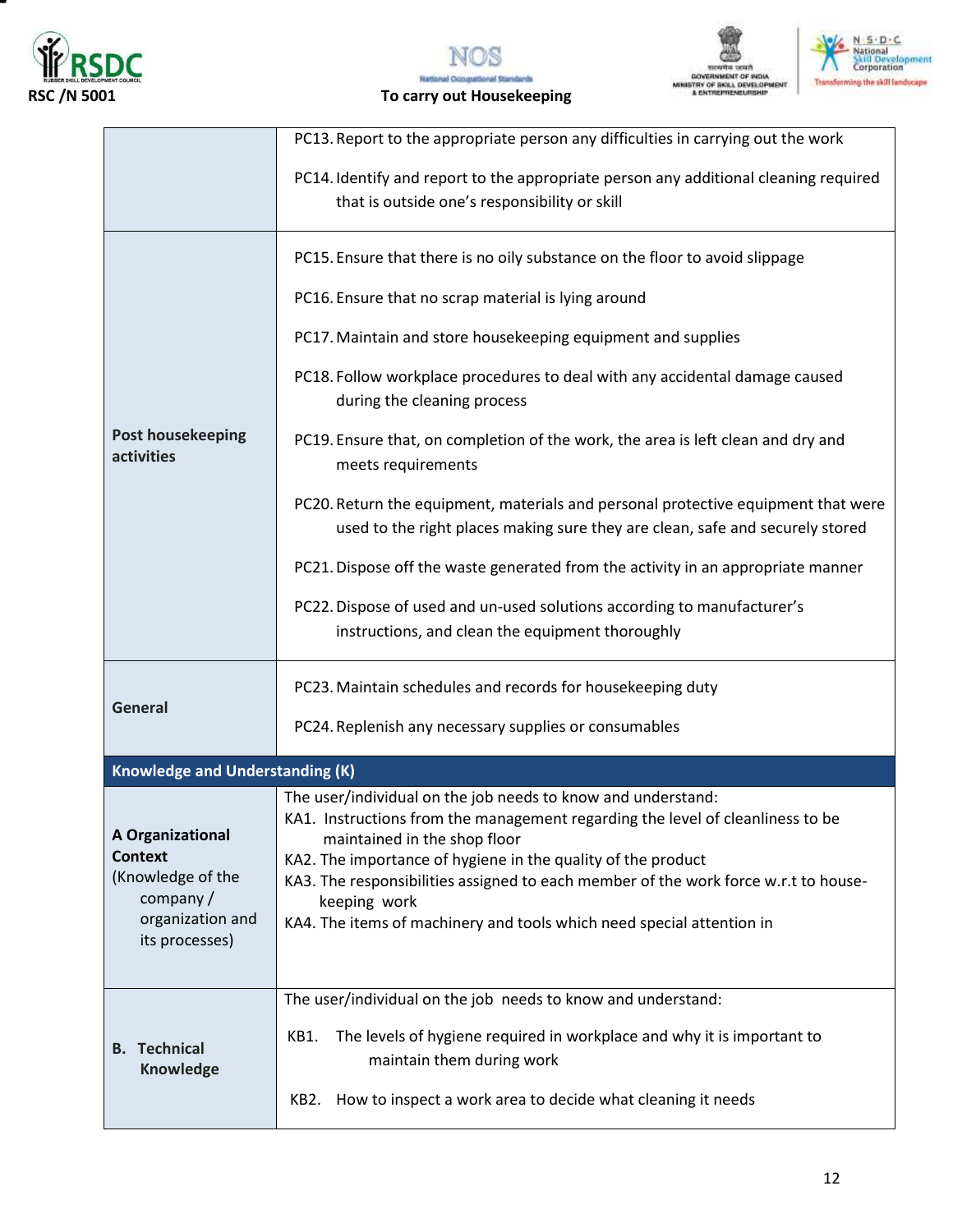

▀







|                       | KB3. Methods and materials that are used for cleaning various surfaces                     |
|-----------------------|--------------------------------------------------------------------------------------------|
|                       |                                                                                            |
|                       | The types of cleansing agents that are not to be mixed together<br>KB4.                    |
|                       | The correct method for cleaning equipment and/or machinery used during<br>KB5.             |
|                       | cleaning work                                                                              |
|                       |                                                                                            |
|                       | The importance of personal protective equipment<br>KB6.                                    |
|                       | KB7. Appropriate personal protective equipment for the work area, cleaning                 |
|                       | equipment, tools, materials and chemicals used                                             |
|                       |                                                                                            |
|                       | The correct sequence for cleaning the work area<br>KB8.                                    |
|                       | KB9. The time taken by the treatment to work                                               |
|                       | KB10. The importance of following manufacturer's instructions on cleaning agents           |
|                       | KB11. The most appropriate place to carry out test cleaning and why this should be         |
|                       | done before applying treatments                                                            |
|                       | KB12. The importance of applying treatments evenly and the effect of not doing this        |
|                       | KB13. Process of cleaning the surfaces without causing injury or damage                    |
|                       |                                                                                            |
|                       | KB14. The method to check the treated surface and equipment on completion of               |
|                       | cleaning                                                                                   |
|                       | KB15. Procedures for reporting any unidentified soiling                                    |
|                       | KB16. Procedures for disposing off waste                                                   |
|                       |                                                                                            |
|                       | KB17. Procedures for disposing off or storing personal protective equipment                |
|                       | Escalation procedures for soils or stains that could not be removed                        |
| Skills (S)            |                                                                                            |
|                       | <b>Writing Skills</b>                                                                      |
|                       | The user/individual on the job needs to know and understand how to:                        |
|                       | SA1. Construct simple sentences and express ideas clearly through written<br>communication |
|                       | SA2. Fill up appropriate technical forms, process charts, activity logs in required        |
| Core Skills/<br>А.    | format of the company                                                                      |
| <b>Generic Skills</b> | SA3. Write simple letters, mails, etc                                                      |
|                       | SA4. Perform functional mathematical operations, including application of basic            |
|                       | mathematical principles, such as numbers and space, and techniques such as                 |
|                       | estimation and approximation, for practical purposes                                       |
|                       | <b>Reading Skills</b>                                                                      |
|                       |                                                                                            |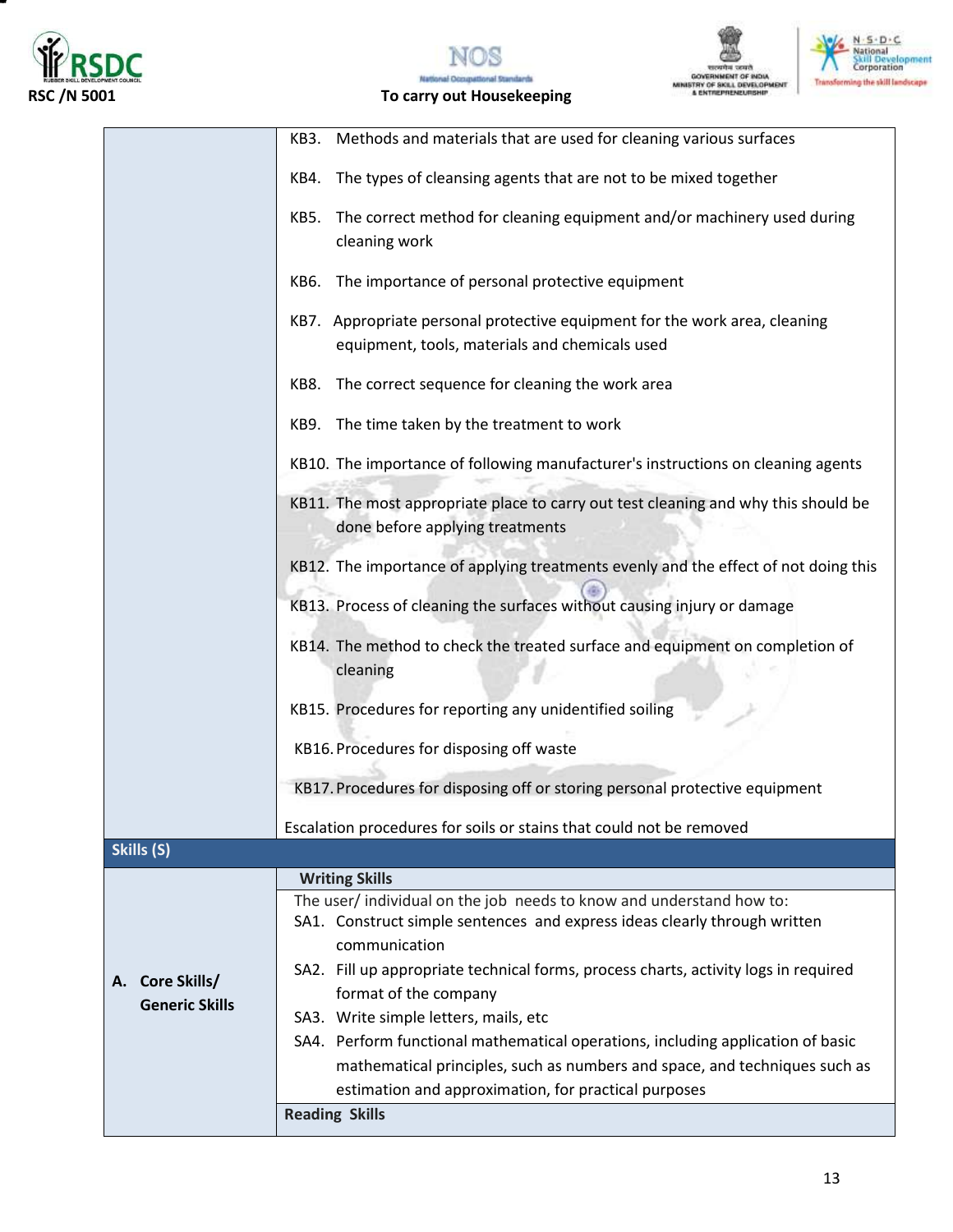

т







|                       | The user/individual on the job needs to know and understand how to:                    |
|-----------------------|----------------------------------------------------------------------------------------|
|                       | SA5. Read and understand manuals, health and safety instructions, memos, reports,      |
|                       | job cards etc                                                                          |
|                       | SA6. Read images, graphs, diagrams                                                     |
|                       | SA7. Understand the various coding systems as per company norms                        |
|                       | <b>Oral Communication (Listening and Speaking skills)</b>                              |
|                       | The user/individual on the job needs to know and understand how to:                    |
|                       | SA8. Express statements, opinions or information clearly so that others can hear       |
|                       | and understand                                                                         |
|                       | SA9. Respond appropriately to any queries                                              |
|                       | SA10. Communicate with supervisor                                                      |
|                       | SA11. Communicate with upstream and downstream teams                                   |
|                       | SA12. Work in a team and other behavioral skills required to support small group       |
|                       | activities (Quality Circle, Cross Functional Team, Suggestion Scheme)                  |
|                       | <b>Decision Making</b>                                                                 |
|                       |                                                                                        |
| <b>B.Professional</b> | The user/individual on the job needs to know and understand how to:                    |
| <b>Skills</b>         | SB1. Take appropriate decisions regarding processing steps in view of changing quality |
|                       | and availability of raw materials and finished goods.                                  |
|                       |                                                                                        |
|                       | <b>Plan and Organize</b>                                                               |
|                       |                                                                                        |
|                       | The user/individual on the job needs to know and understand how to:                    |
|                       |                                                                                        |
|                       | SB2. seek clarification on problems from others                                        |
|                       | SB3. apply problem-solving approaches in different situations                          |
|                       |                                                                                        |
|                       | SB4. refer anomalies to the line manager                                               |
|                       | <b>Customer Centricity</b>                                                             |
|                       |                                                                                        |
|                       | <b>NA</b>                                                                              |
|                       |                                                                                        |
|                       | <b>Problem Solving</b>                                                                 |
|                       | The user/individual on the job needs to know and understand how to:                    |
|                       | SB 5. Interpret quality for sheet                                                      |
|                       |                                                                                        |
|                       | SB 6 . Suggest improvements(if any) in process/product/materials based on results      |
|                       | and experience                                                                         |
|                       | <b>Analytical Thinking</b>                                                             |
|                       |                                                                                        |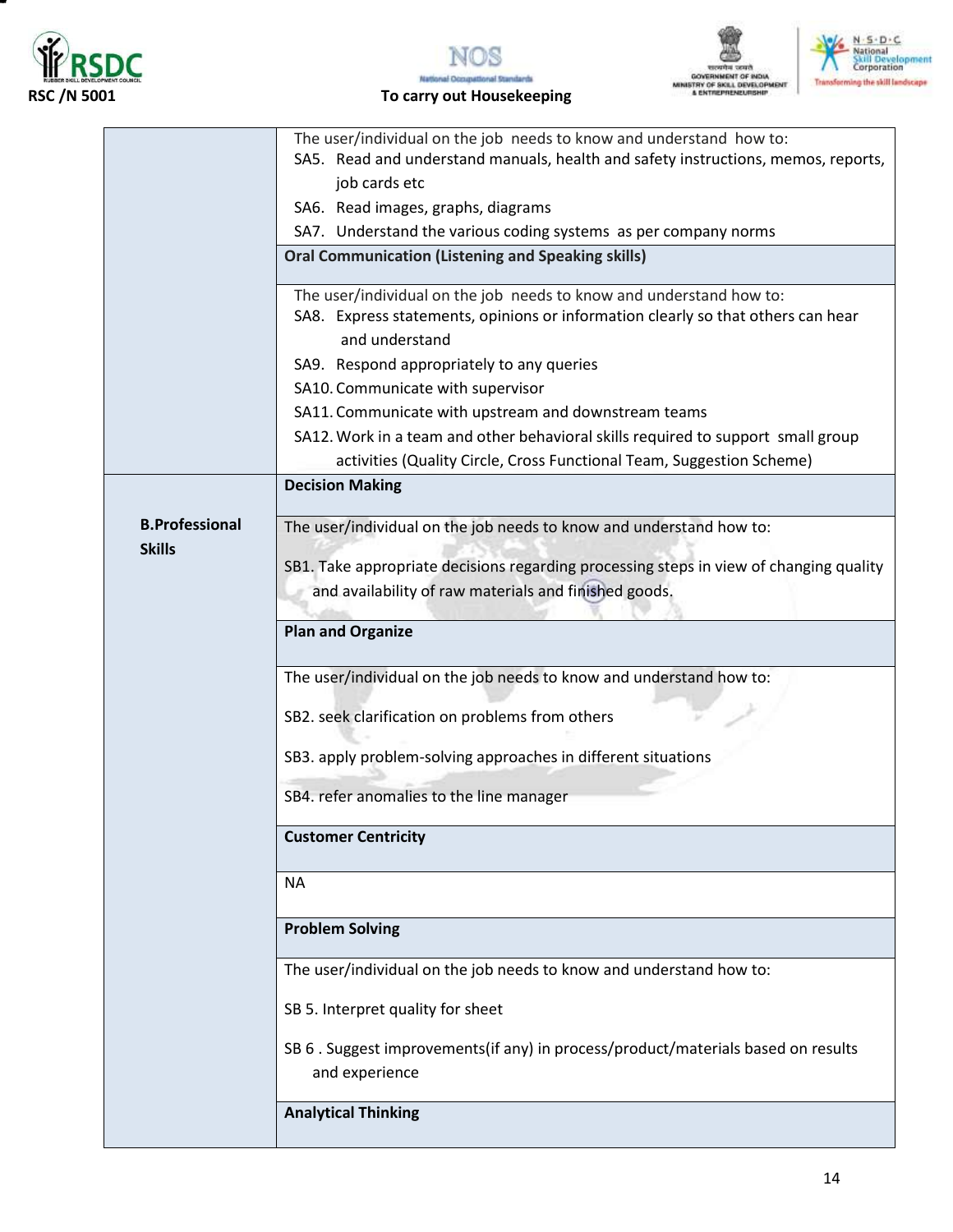







| The user/individual on the job needs to know and understand how to:<br>SB7. Proper collection of waste material |
|-----------------------------------------------------------------------------------------------------------------|
| SB8. Identify defects in the material and communicate it at the earliest and suggest                            |
| improvements(if any) in process/material based on experience                                                    |
| <b>Critical Thinking</b>                                                                                        |
|                                                                                                                 |
| The user/individual on the job needs to know and understand how to:                                             |
| SB9. Handle equipment/rubber sheet SB6. seek clarification on problems from others                              |
| SB10. apply problem-solving approaches in different situations                                                  |
| SB11. refer anomalies to the line manager                                                                       |

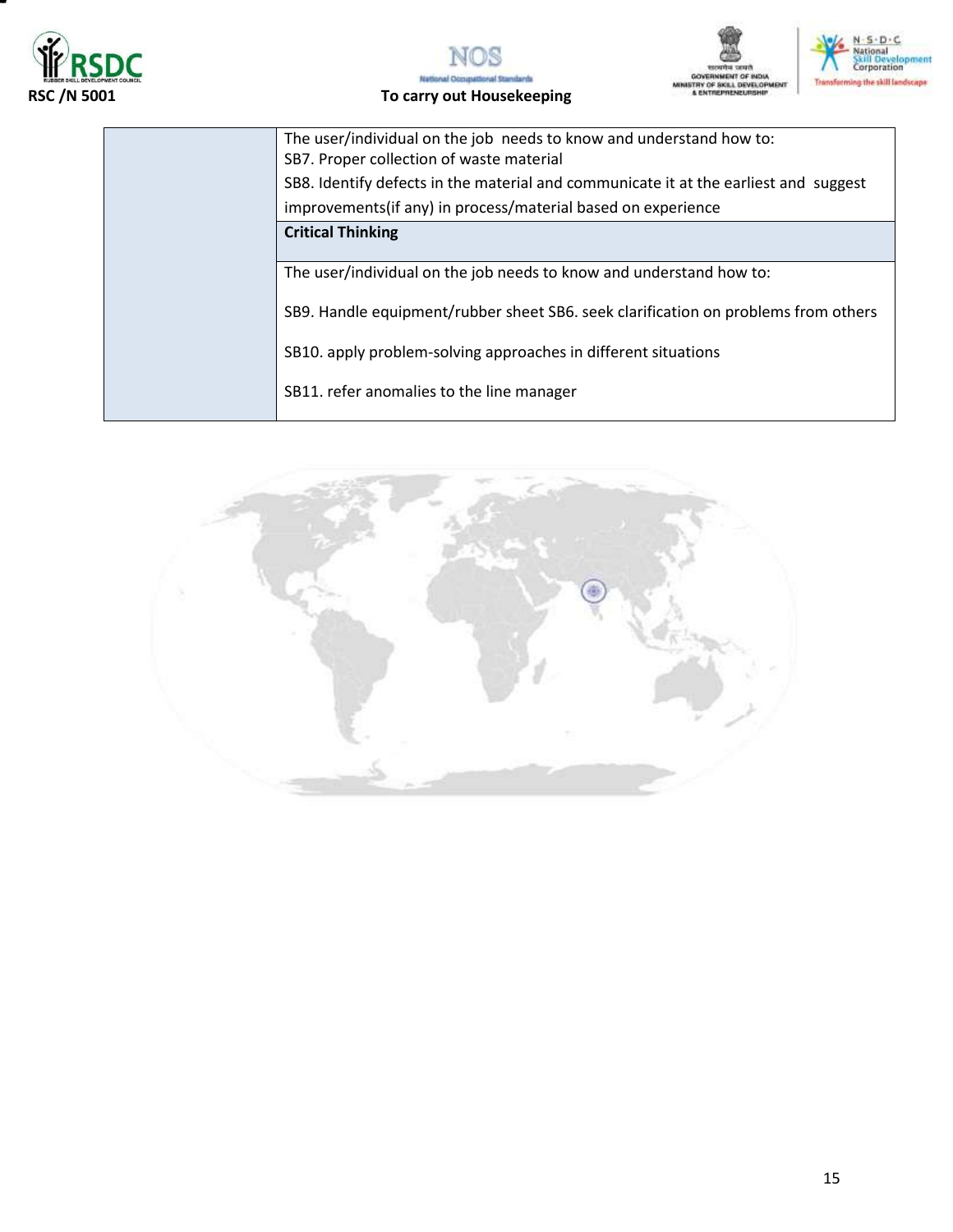







# **NOS Version Control**

| NOS Code                   | <b>RSC / N 5001</b>                           |                         |            |
|----------------------------|-----------------------------------------------|-------------------------|------------|
| Credits(NSQF)              | <b>TBD</b>                                    | <b>Version number</b>   | 1.0        |
| <b>Industry</b>            | <b>Rubber Industry</b>                        | <b>Drafted on</b>       | 22/06/2015 |
| <b>Industry Sub-sector</b> | <b>Primary Processing of</b><br><b>NR-TSR</b> | Last reviewed on        | 22/06/2015 |
| <b>Occupation</b>          | Production                                    | <b>Next review date</b> | 22/06/2017 |

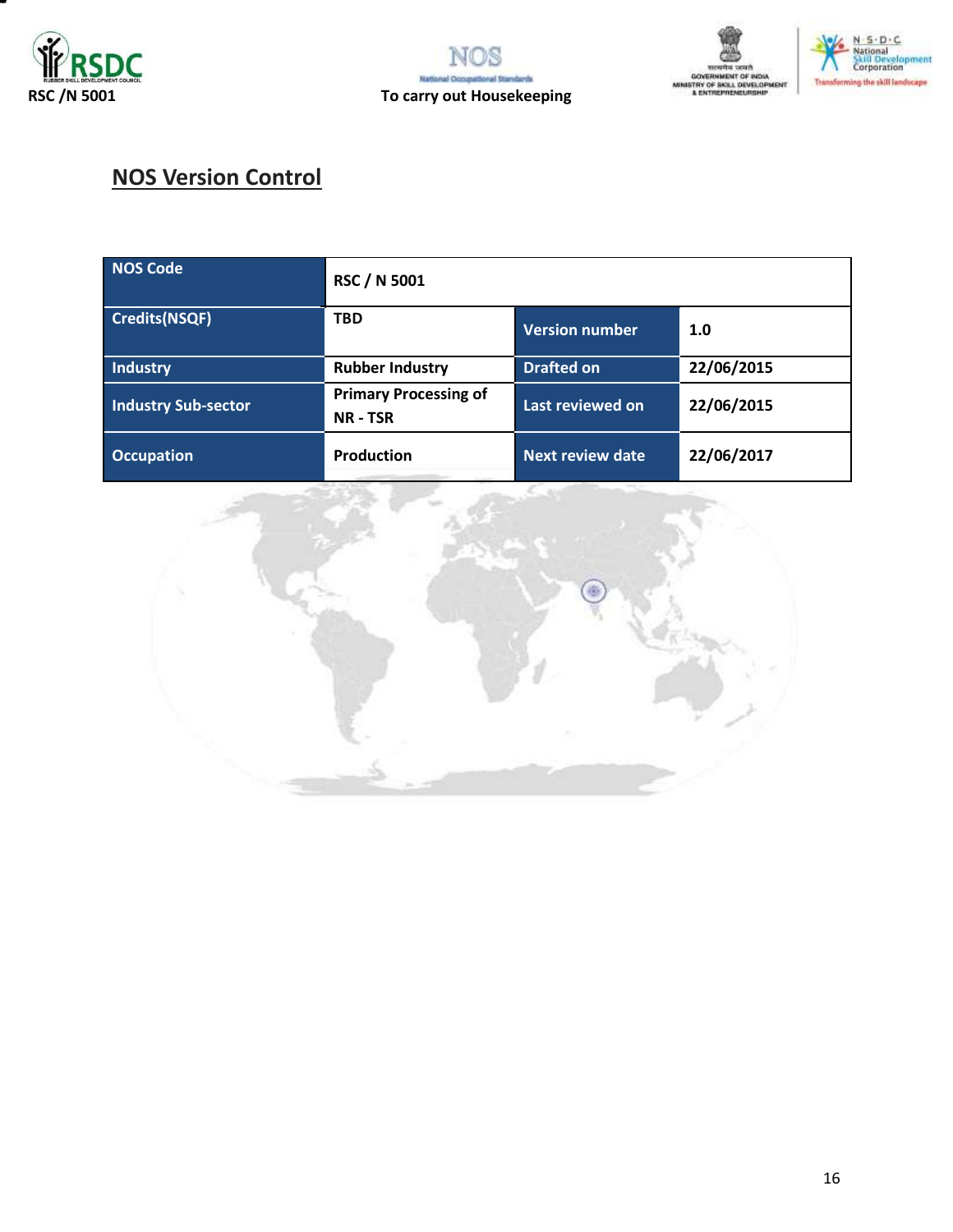







# **National Occupational Standard**

<span id="page-16-0"></span>

## **Overview**

This unit is about health & safety.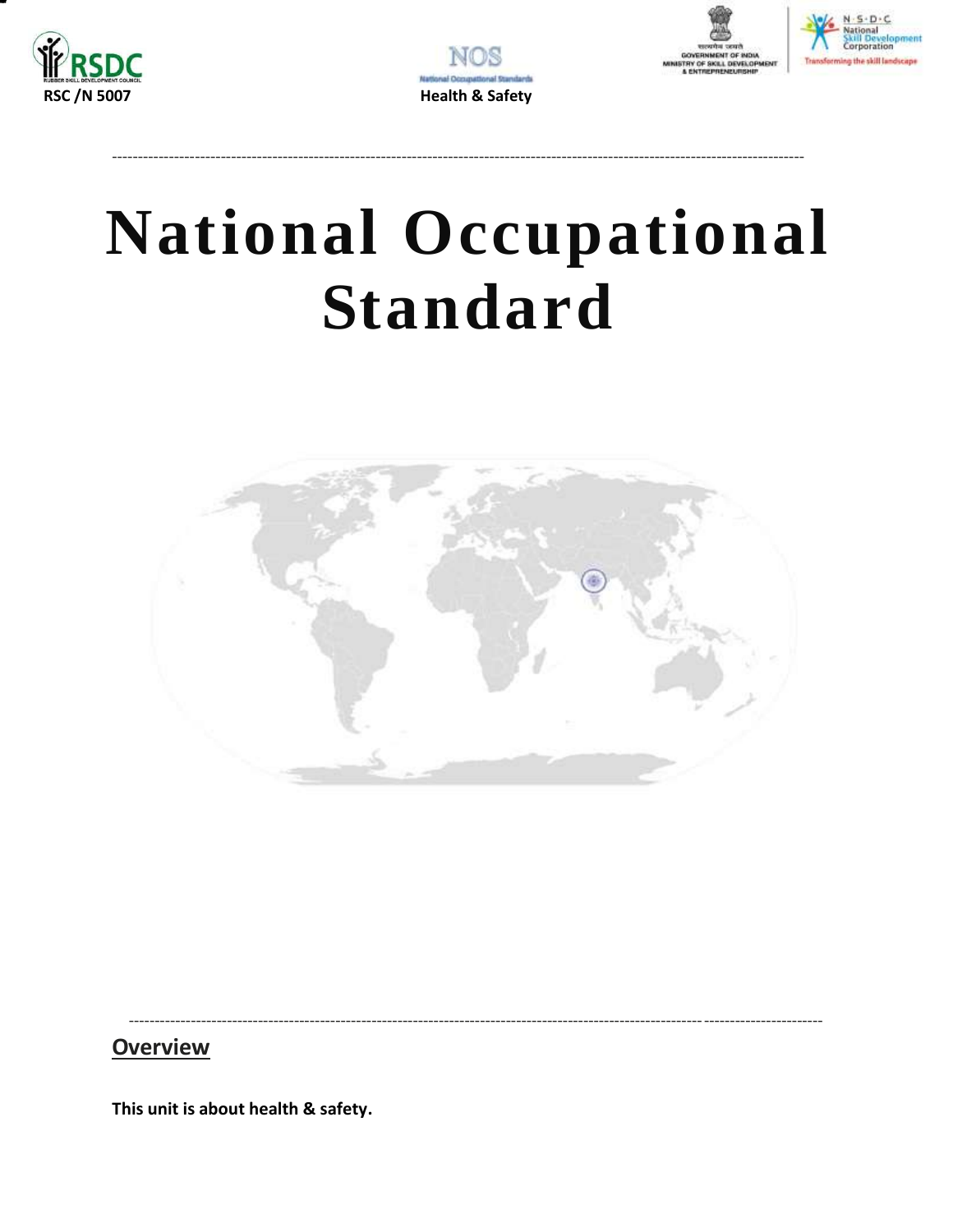







| <b>Unit Code</b>                            | <b>RSC/N 5007</b>                                                                                                                                                                                                                                                                                                                                                                                                                                                                                                                                                                                                                                                                                                                                                                                                                                                                                                                                                                                                                                                                                                                                                                                                                                                                                                                           |
|---------------------------------------------|---------------------------------------------------------------------------------------------------------------------------------------------------------------------------------------------------------------------------------------------------------------------------------------------------------------------------------------------------------------------------------------------------------------------------------------------------------------------------------------------------------------------------------------------------------------------------------------------------------------------------------------------------------------------------------------------------------------------------------------------------------------------------------------------------------------------------------------------------------------------------------------------------------------------------------------------------------------------------------------------------------------------------------------------------------------------------------------------------------------------------------------------------------------------------------------------------------------------------------------------------------------------------------------------------------------------------------------------|
| <b>Unit Title</b>                           | <b>Health &amp; Safety</b>                                                                                                                                                                                                                                                                                                                                                                                                                                                                                                                                                                                                                                                                                                                                                                                                                                                                                                                                                                                                                                                                                                                                                                                                                                                                                                                  |
| (Task)                                      |                                                                                                                                                                                                                                                                                                                                                                                                                                                                                                                                                                                                                                                                                                                                                                                                                                                                                                                                                                                                                                                                                                                                                                                                                                                                                                                                             |
| <b>Description</b>                          | This unit is about maintaining health and safety of self and others at workplace.                                                                                                                                                                                                                                                                                                                                                                                                                                                                                                                                                                                                                                                                                                                                                                                                                                                                                                                                                                                                                                                                                                                                                                                                                                                           |
| <b>Scope</b>                                | This unit/task covers the following:<br>Maintain a clean and efficient workplace<br>Render appropriate emergency procedures<br>Maintain standard safety procedures at the workplace<br>Participate in safety awareness campaigns<br>Understand potential sources of accidents<br>Use safety gears to avoid accidents                                                                                                                                                                                                                                                                                                                                                                                                                                                                                                                                                                                                                                                                                                                                                                                                                                                                                                                                                                                                                        |
| Performance Criteria (PC)                   |                                                                                                                                                                                                                                                                                                                                                                                                                                                                                                                                                                                                                                                                                                                                                                                                                                                                                                                                                                                                                                                                                                                                                                                                                                                                                                                                             |
| Maintain a clean and<br>efficient workplace | To be competent, the individual on the job must be able to:<br>PC1. Undertake basic safety checks before operation of all machinery and equipment<br>and report hazards to the appropriate supervisor<br>PC2. Work for which protective clothing or equipment is required is identified and<br>the appropriate protective clothing or equipment is used in performing these duties<br>in accordance with workplace policy.<br>PC3. Read and understand the hazards of use and contamination mentioned on the<br>labels of chemicals, utilities etc<br>PC4. Prior to performing manual handling jobs, risk is assessed and work is carried<br>out according to currently recommended safe practices.<br>PC5. Use equipment and materials safely and correctly and return the same to<br>designated storage when not in use<br>PC6.Dispose off waste safely and correctly in a designated area<br>PC7. Risks to bystanders are recognized and action taken to reduce risk associated<br>with jobs in the workplace<br>PC8. Perform work in a manner which minimizes environmental damage<br>PC9. All procedures and work instructions for controlling risk are followed closely.<br>PC10. Report any accidents, incidents or problems without delay to an appropriate<br>person and take immediate necessary action to reduce further danger. |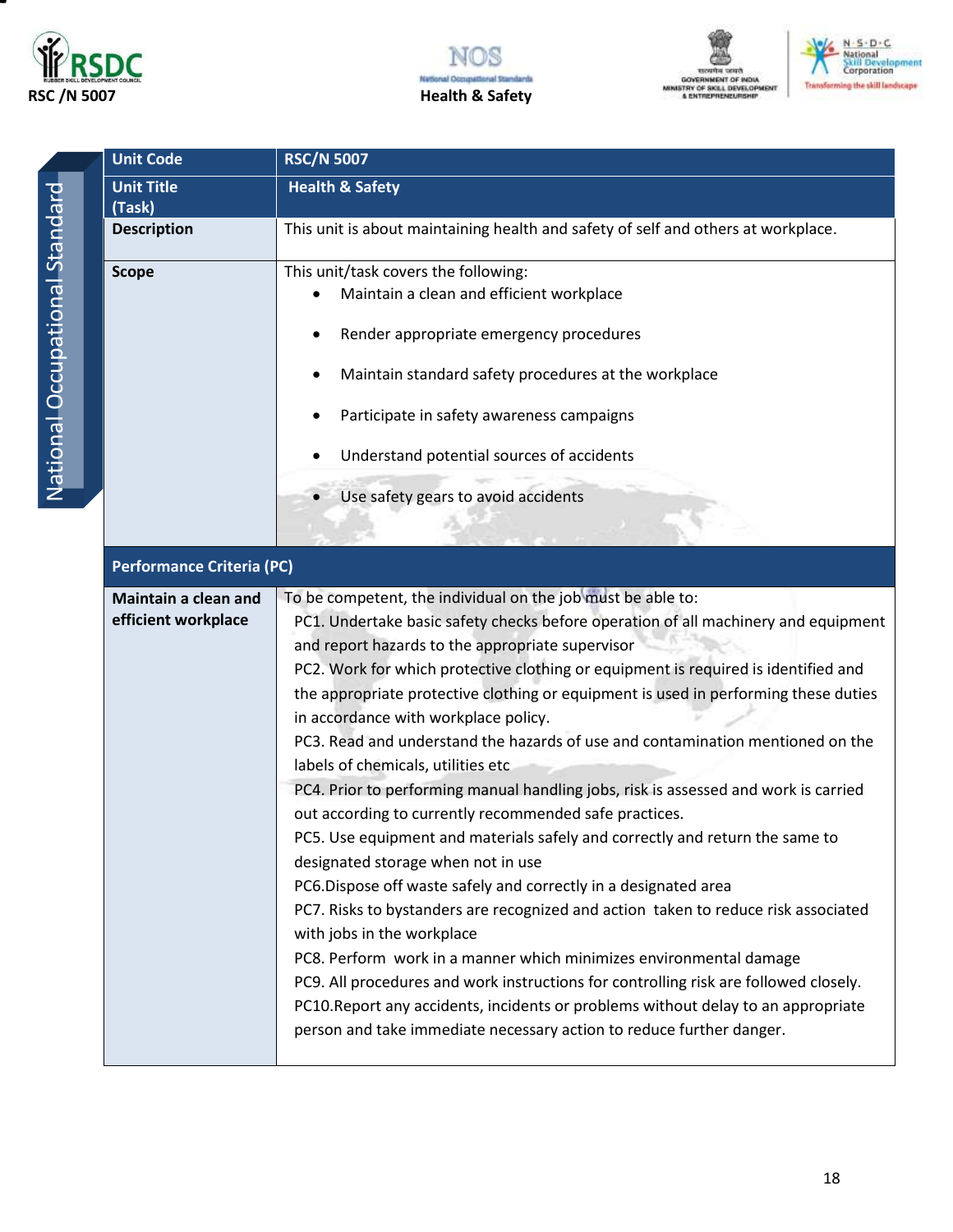

▀







| <b>Render appropriate</b><br>emergency<br>procedures              | PC11.Follow procedures for dealing with accidents, fires and emergencies, including<br>communicating location and directions to emergency.<br>PC12. Follow emergency procedures as per company standards and workplace<br>requirements.<br>PC13.Use Emergency equipment in accordance with manufacturers' specifications<br>and workplace requirements.<br>PC14. Provide treatment appropriate to the patient's injuries in accordance with<br>recognized first aid techniques.<br>PC15. Recover (if practical), clean, inspect/test, refurbish, replace and store the first<br>aid equipment as appropriate<br>PC16. Dispose off medical waste in accordance with workplace requirements<br>PC17. Report details of first aid administered in accordance with work place<br>procedures. |
|-------------------------------------------------------------------|------------------------------------------------------------------------------------------------------------------------------------------------------------------------------------------------------------------------------------------------------------------------------------------------------------------------------------------------------------------------------------------------------------------------------------------------------------------------------------------------------------------------------------------------------------------------------------------------------------------------------------------------------------------------------------------------------------------------------------------------------------------------------------------|
| <b>Maintain standard</b><br>safety procedures at<br>the workplace | PC18. Comply with general safety procedures of the company<br>PC19. Follow standard safety procedures while handling equipment, hazardous<br>material or tool<br>PC20. Check parts of the workplace and take preventive actions like spraying and<br>other steps to protect from leakages, water logging, pests, fire, pollution, etc.<br>PC21. Ensure no accidents and damages at the workplace, reporting of any breach of<br>company safety procedure<br>PC22. Keep the workplace organized, swept, clean and hazard free                                                                                                                                                                                                                                                             |
| Participate in safety<br>awareness campaigns                      | PC23. Attend fire drills and other safety related workshops organized at the<br>workplace<br>PC24. Be aware of first aid, evacuation and emergency procedures<br>PC25. Be alert of any events and do not be negligent to any safety procedures to be<br>followed                                                                                                                                                                                                                                                                                                                                                                                                                                                                                                                         |
| <b>Understand potential</b><br>sources of accidents               | PC26. Avoid accidents while using hazardous chemicals, machines, sharp tools and<br>equipment                                                                                                                                                                                                                                                                                                                                                                                                                                                                                                                                                                                                                                                                                            |
| Use safety gears to<br>avoid accidents                            | PC27. Use safety materials such as protective gear, goggles, caps, shoes, etc. (as<br>applicable with workplace)<br>PC28. Handle heavy and hazardous materials with care and using appropriate<br>tools and handling equipment such as trolleys, ladders                                                                                                                                                                                                                                                                                                                                                                                                                                                                                                                                 |
| <b>Knowledge and Understanding (K)</b>                            |                                                                                                                                                                                                                                                                                                                                                                                                                                                                                                                                                                                                                                                                                                                                                                                          |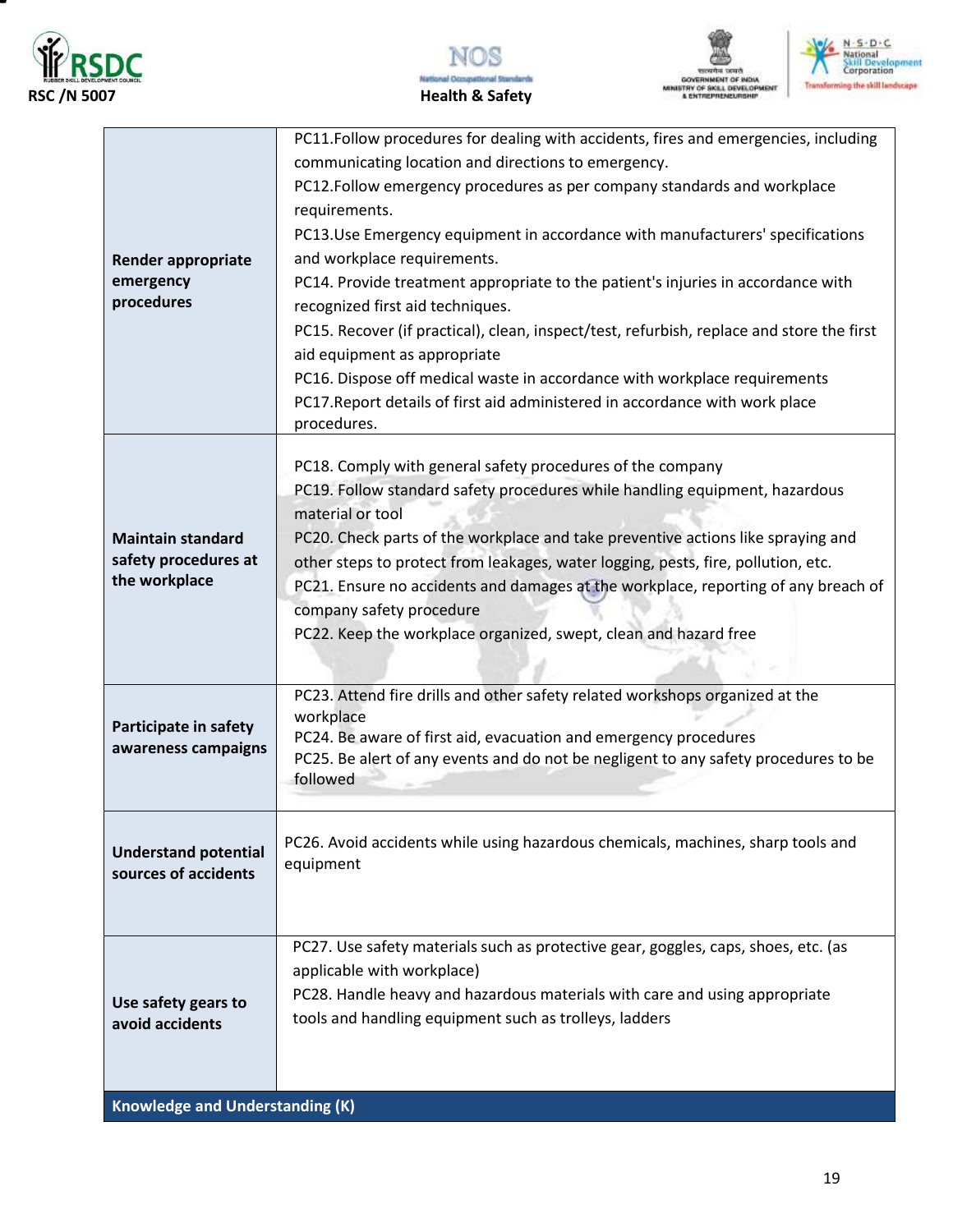

▀







| The individual on the job needs to know and understand:<br>A. Organizational<br>KA1. Company's policies on incentives, delivery standards, and personnel |  |
|----------------------------------------------------------------------------------------------------------------------------------------------------------|--|
|                                                                                                                                                          |  |
|                                                                                                                                                          |  |
| context<br>management                                                                                                                                    |  |
| KA2. Company occupational safety and health policy followed                                                                                              |  |
| KA3. Company emergency evacuation procedure                                                                                                              |  |
| KA4. Company's medical policy                                                                                                                            |  |
| KA5. Company laws and acts                                                                                                                               |  |
| KB1. The risks to health and safety and the measures to be taken to control those risks                                                                  |  |
| in the area of work                                                                                                                                      |  |
| <b>B.</b> Technical<br>KB2. Workplace procedures and requirements for the handling of workplace injuries /                                               |  |
| knowledge<br>illnesses.                                                                                                                                  |  |
| KB3. Basic emergency first aid procedure                                                                                                                 |  |
|                                                                                                                                                          |  |
| KB4. Local emergency services                                                                                                                            |  |
| KB5. Reporting on accidents, incidents and problems to appropriate authorities.                                                                          |  |
| KB6. How to use machines as per standard operating procedure                                                                                             |  |
| KB7. How to maintain work area safe and secure                                                                                                           |  |
| KB8. Use of hazardous materials, tools and equipments                                                                                                    |  |
| KB9. Emergency evacuation and first aid procedures to be followed                                                                                        |  |
| KB10. Personal hygiene and fitness requirements                                                                                                          |  |
| KB11. General duties under the relevant health and safety legislation                                                                                    |  |
|                                                                                                                                                          |  |
| KB12. What personal protective equipment and clothing should be worn and how it is                                                                       |  |
| cared for                                                                                                                                                |  |
| KB13. The correct and safe way to use materials and equipment required for work                                                                          |  |
| KB14. The importance of good housekeeping in the workplace                                                                                               |  |
| KB15. Safe disposal methods for waste                                                                                                                    |  |
| KB16. Methods for minimizing environmental damage during work                                                                                            |  |
|                                                                                                                                                          |  |
| Skills (S)                                                                                                                                               |  |
|                                                                                                                                                          |  |
| <b>Writing Skills</b>                                                                                                                                    |  |
| The individual on the job needs to know and understand how to:                                                                                           |  |
| SA1. Record data which are required for record keeping purpose                                                                                           |  |
| SA2. Report problems to the appropriate person in a timely manner                                                                                        |  |
| SA3. Write descriptions and details about incidents in reports                                                                                           |  |
|                                                                                                                                                          |  |
| <b>Reading Skills</b><br>A. Core Skills/                                                                                                                 |  |
| The individual on the job needs to know and understand how to:<br><b>Generic Skills</b>                                                                  |  |
| SA4. Read instruction manuals for hand tools and equipment                                                                                               |  |
| SA5. Read instructions on work orders and procedures                                                                                                     |  |
| <b>Oral Communication (Listening and Speaking skills)</b>                                                                                                |  |
| The individual on the job needs to know and understand how to:                                                                                           |  |
|                                                                                                                                                          |  |
|                                                                                                                                                          |  |
| SA6. Receive instructions and seek advice from supervisors and managers<br>SA7. Communicate clearly and effectively with others                          |  |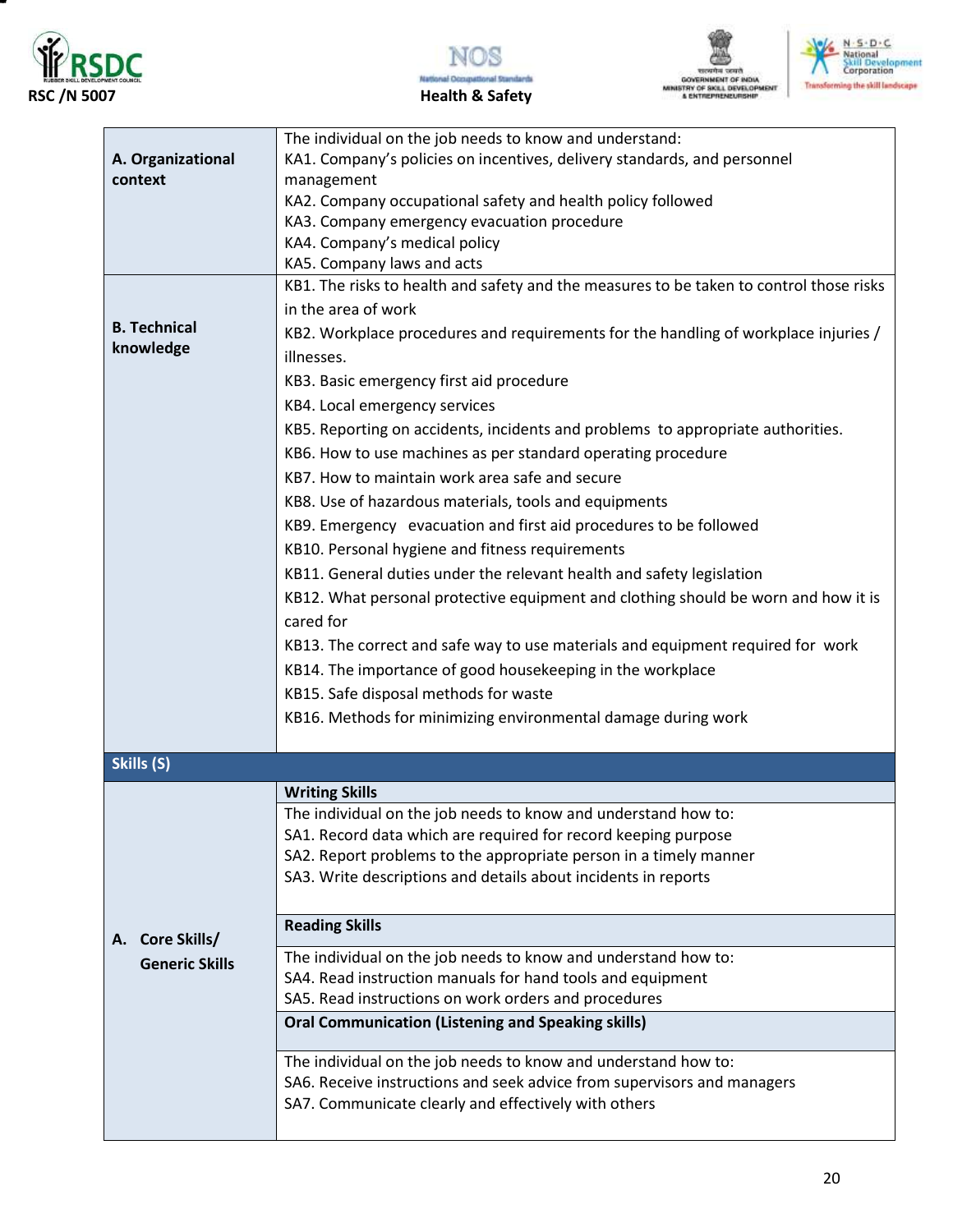







|                                         | <b>Decision Making</b>                                                                                                                                                                                                                                                                              |
|-----------------------------------------|-----------------------------------------------------------------------------------------------------------------------------------------------------------------------------------------------------------------------------------------------------------------------------------------------------|
|                                         | The individual on the job needs to know and understand how to:<br>SB1. Choose work procedures<br>SB2. Select appropriate hand tools and personal protection devices considering safety<br>requirements, materials being used etc.<br>SB3. Identify the need for first aid and render it accordingly |
|                                         | <b>Plan and Organize</b>                                                                                                                                                                                                                                                                            |
|                                         | The individual on the job needs to know and understand how to:<br>SB4. Schedule daily activities and drawing up priorities; Allocate start times,<br>estimation of completion times and materials, equipment and assistance required for<br>completion.                                             |
| <b>Professional Skills</b><br><b>B.</b> | <b>Customer Centricity</b>                                                                                                                                                                                                                                                                          |
|                                         | <b>NA</b>                                                                                                                                                                                                                                                                                           |
|                                         | <b>Problem Solving</b>                                                                                                                                                                                                                                                                              |
|                                         | The individual on the job needs to know and understand how to:                                                                                                                                                                                                                                      |
|                                         | SB5. Use first aid treatment in case of any injury/accident.                                                                                                                                                                                                                                        |
|                                         | <b>Analytical Thinking</b>                                                                                                                                                                                                                                                                          |
|                                         | The individual on the job needs to know and understand how to:                                                                                                                                                                                                                                      |
|                                         | SB6. Monitor and maintain the condition of tools and equipment                                                                                                                                                                                                                                      |
|                                         | SB7. Assess situation & identify appropriate control measures<br><b>Critical Thinking</b>                                                                                                                                                                                                           |
|                                         | The individual on the job needs to know and understand how to:                                                                                                                                                                                                                                      |
|                                         | SB8. Act, communicate and report in emergency situation                                                                                                                                                                                                                                             |

Ś.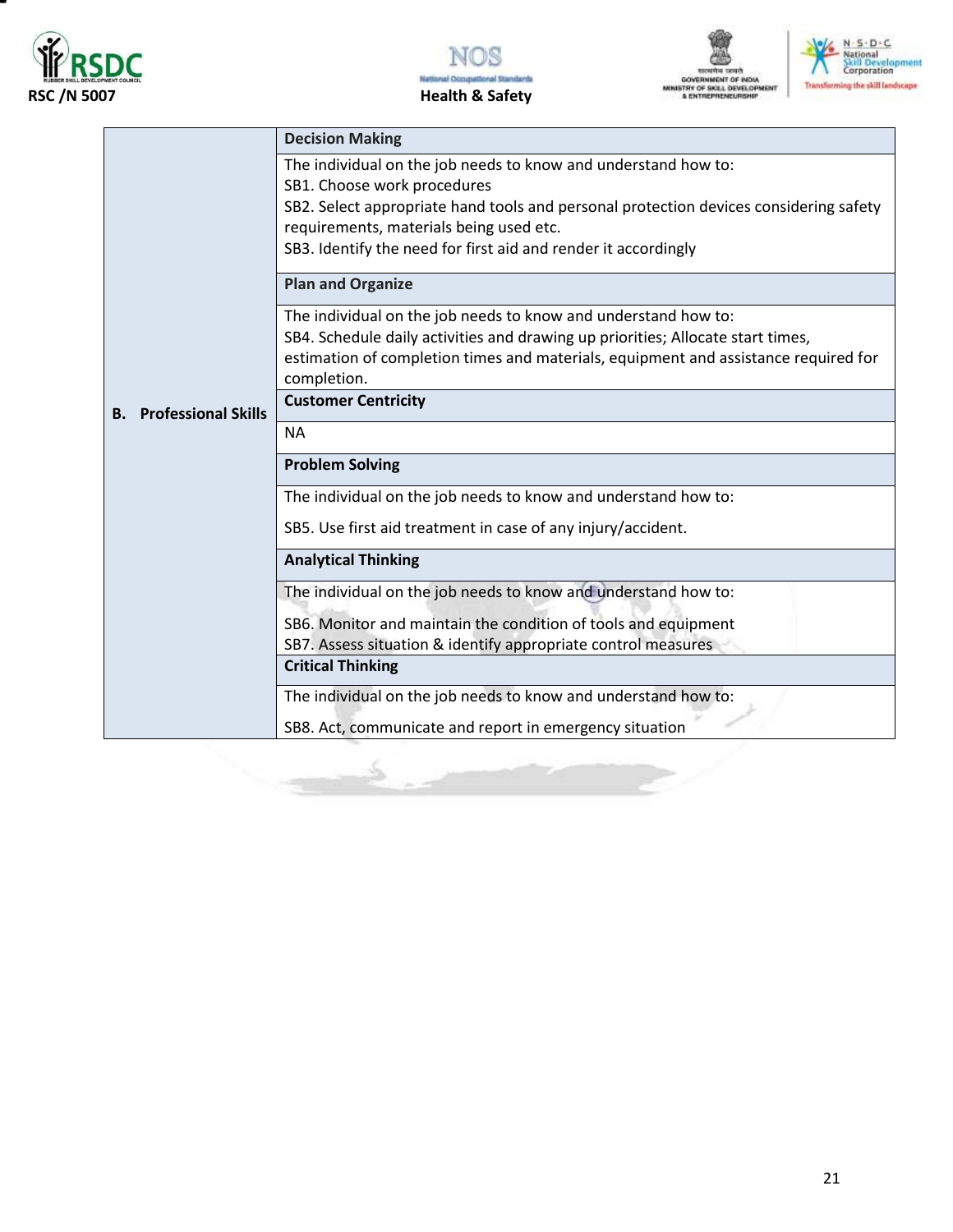







# **NOS Version Control**

| <b>NOS Code</b>            | <b>RSC / N 5007</b>                             |                         |            |
|----------------------------|-------------------------------------------------|-------------------------|------------|
| <b>Credits(NSQF)</b>       | <b>TBD</b>                                      | Version number          | 1.0        |
| Industry                   | <b>Rubber Industry</b>                          | <b>Drafted on</b>       | 22/06/2015 |
| <b>Industry Sub-sector</b> | <b>Natural Rubber (NR)</b><br><b>Plantation</b> | Last reviewed on        | 22/06/2015 |
| <b>Occupation</b>          | <b>Production</b>                               | <b>Next review date</b> | 22/06/2017 |

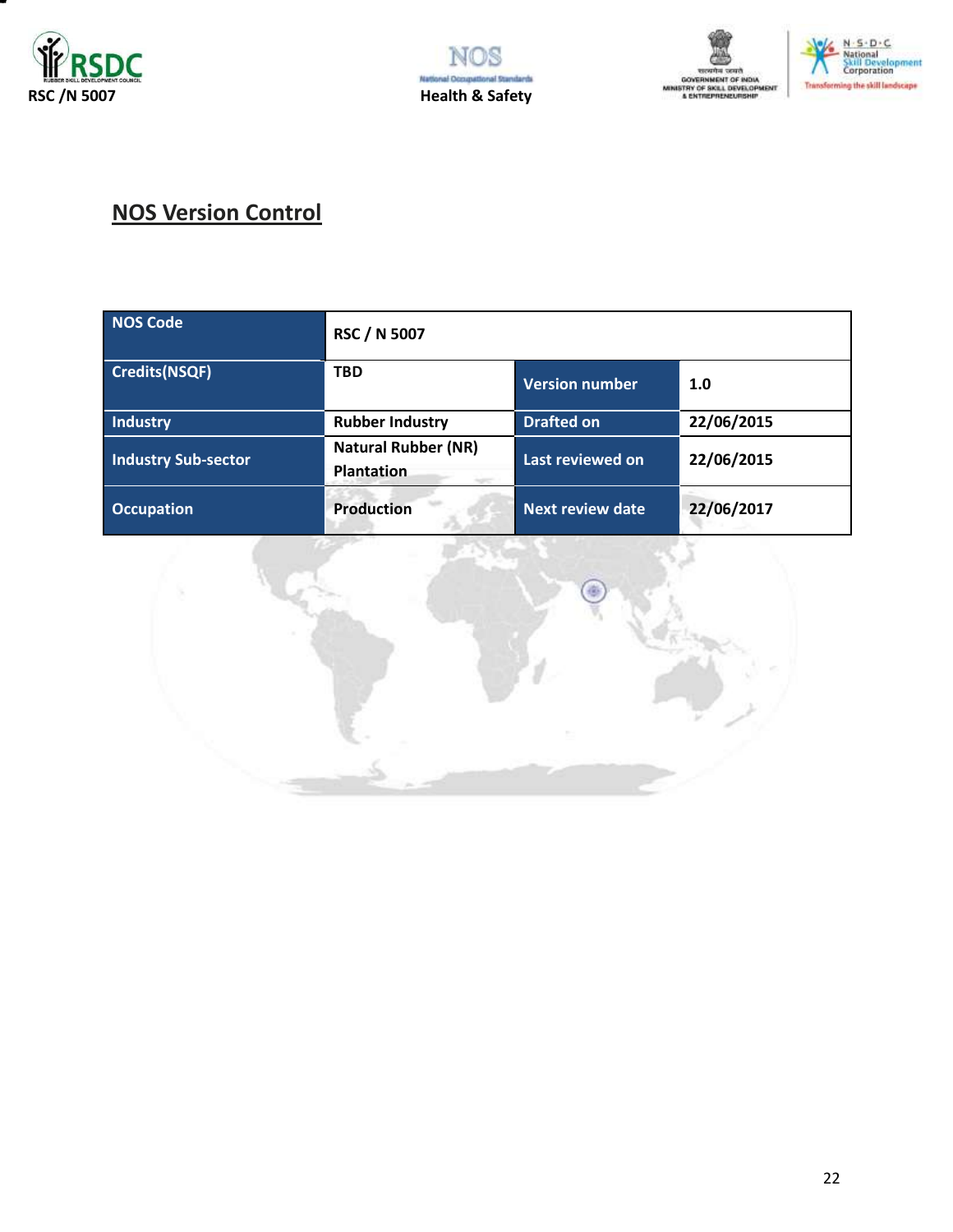# **CRITERIA FOR ASSESSMENT OF TRAINEES**

| <b>Job Role</b>                                                                                                       |                            | <b>Processing Assistant TSR</b>                                                                                                                                                                                                                                                                                                                                                                                                                                                                                                                                                                                                                                                                                                                                                                                                                                                                                                                             |              |                         |                  |
|-----------------------------------------------------------------------------------------------------------------------|----------------------------|-------------------------------------------------------------------------------------------------------------------------------------------------------------------------------------------------------------------------------------------------------------------------------------------------------------------------------------------------------------------------------------------------------------------------------------------------------------------------------------------------------------------------------------------------------------------------------------------------------------------------------------------------------------------------------------------------------------------------------------------------------------------------------------------------------------------------------------------------------------------------------------------------------------------------------------------------------------|--------------|-------------------------|------------------|
| <b>Qualification Pack</b>                                                                                             | RSC/Q 6114                 |                                                                                                                                                                                                                                                                                                                                                                                                                                                                                                                                                                                                                                                                                                                                                                                                                                                                                                                                                             |              |                         |                  |
| <b>Sector Skill Council</b>                                                                                           |                            | Rubber Skill Development Council                                                                                                                                                                                                                                                                                                                                                                                                                                                                                                                                                                                                                                                                                                                                                                                                                                                                                                                            |              |                         |                  |
| <b>Guidelines for Assessment</b><br>per assessment criteria below)<br>on this criteria<br>pass the Qualification Pack |                            | 1. Criteria for assessment for each Qualification Pack will be created by the Sector Skill Council. Each Performance Criteria (PC) will be assigned<br>marks proportional to its importance in NOS. SSC will also lay down proportion of marks for Theory and Skills Practical for each PC<br>2. The assessment for the theory part will be based on knowledge bank of questions created by the SSC<br>3. Individual assessment agencies will create unique question papers for theory part for each candidate at each examination/training center (as<br>4. Individual assessment agencies will create unique evaluations for skill practical for every student at each examination/training center based<br>5. To pass the Qualification Pack, every trainee should score a minimum of 70% in every NOS<br>6. In case of successfully passing only certain number of NOS's, the trainee is eligible to take subsequent assessment on the balance NOS's to |              |                         |                  |
|                                                                                                                       |                            | <b>Assessment Strategy</b>                                                                                                                                                                                                                                                                                                                                                                                                                                                                                                                                                                                                                                                                                                                                                                                                                                                                                                                                  |              | <b>Marks Allocation</b> |                  |
| <b>NOS</b>                                                                                                            | <b>Elements</b>            | <b>Performance Criteria</b>                                                                                                                                                                                                                                                                                                                                                                                                                                                                                                                                                                                                                                                                                                                                                                                                                                                                                                                                 | <b>Total</b> | <b>Theory</b>           | <b>Practical</b> |
|                                                                                                                       |                            | PC1. Ensure the availability of tools and equipments required<br>during processing operation                                                                                                                                                                                                                                                                                                                                                                                                                                                                                                                                                                                                                                                                                                                                                                                                                                                                | 10           | 8                       | 2                |
| 1. RSC / N 6120 Field<br><b>Coagulum Processing</b>                                                                   | <b>Equipment Readiness</b> | PC2. Follow equipment preparation process as per company<br>requirements                                                                                                                                                                                                                                                                                                                                                                                                                                                                                                                                                                                                                                                                                                                                                                                                                                                                                    | 10           | 6                       |                  |
|                                                                                                                       |                            |                                                                                                                                                                                                                                                                                                                                                                                                                                                                                                                                                                                                                                                                                                                                                                                                                                                                                                                                                             |              |                         | 4                |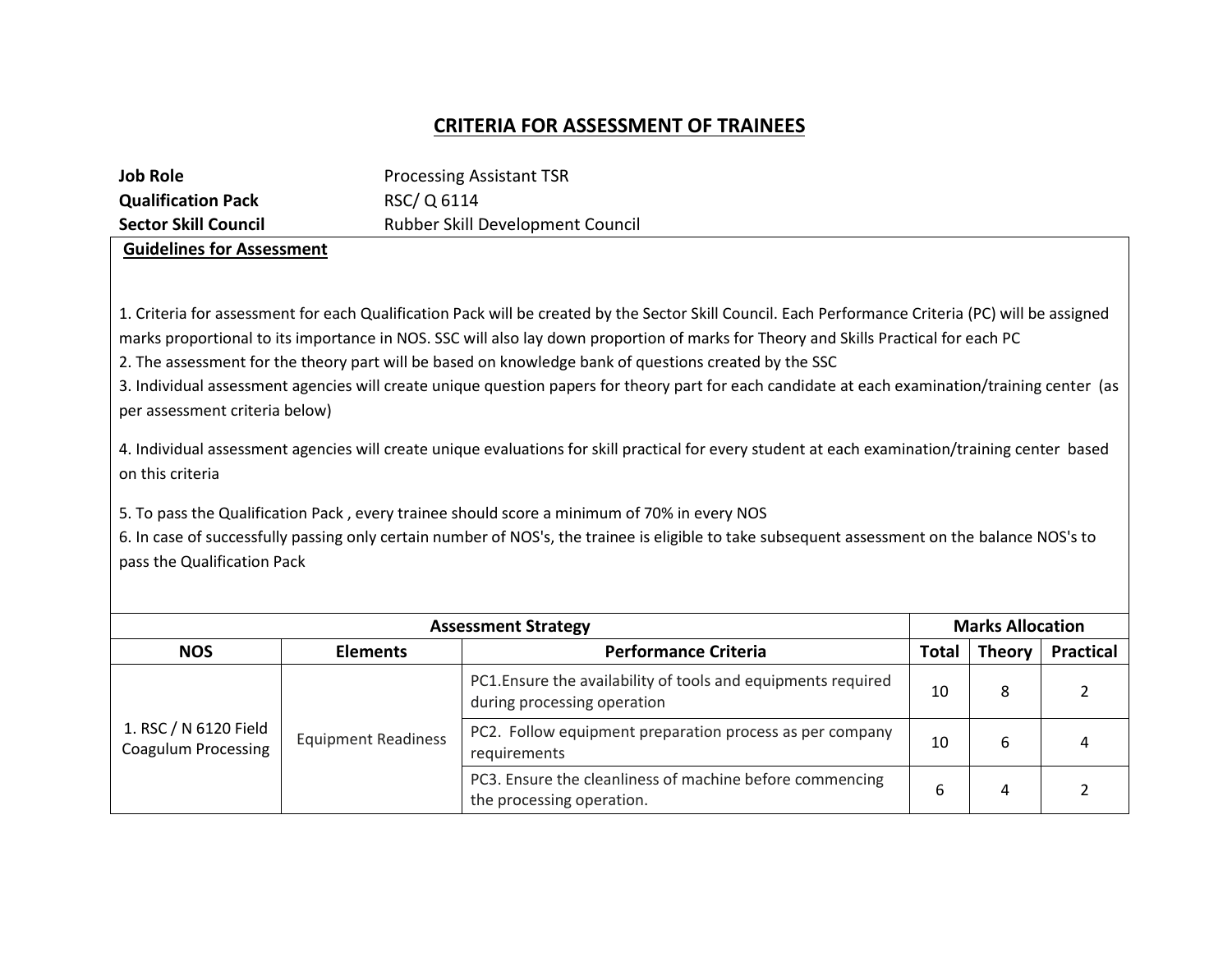|                                        |                                | PC4. Set parameters for the machine as per the<br>organizational SOP.                                                                   | 6   | 4              | 2              |
|----------------------------------------|--------------------------------|-----------------------------------------------------------------------------------------------------------------------------------------|-----|----------------|----------------|
|                                        |                                | PC5. Ensure that all safety devices are properly functioning<br>before start of the work.                                               | 8   | 4              | 4              |
|                                        |                                | PC6. Ensure that no delays are caused as a result of improper<br>preparation and failure to identify problems.                          | 10  | 6              | 4              |
|                                        | Raw material                   | PC7. Check the availability of material as per the requirement                                                                          | 8   | 6              | $\overline{2}$ |
|                                        | Appropriateness                | PC8. Ensure that the quality of material confirms to the set<br>standards                                                               | 10  | 4              | 6              |
|                                        | Operation                      | PC9. Carry out the different processing operations either<br>alone or with minimum assistance                                           | 6   | 4              | 2              |
|                                        |                                | PC10. Achieve the targeted production with the required<br>quality                                                                      | 6   | 4              | 2              |
|                                        |                                | PC11. Report on any malfunctioning of equipment to the<br>concerned person                                                              | 6   | 4              | $\overline{2}$ |
|                                        |                                | PC12. Ensure cleanliness in the workplace by carrying out<br>periodic housekeeping work                                                 | 6   | $\overline{2}$ | 4              |
|                                        |                                | PC13. Ensure minimum wastage of materials and utilities                                                                                 | 8   | 4              | 4              |
|                                        |                                |                                                                                                                                         | 100 | 60             | 40             |
|                                        |                                |                                                                                                                                         |     |                |                |
|                                        |                                | PC1. Inspect the area while taking into account various<br>surfaces                                                                     | 3   | 3              | $\Omega$       |
| RSC/N5001 To Carry<br>Out Housekeeping | Pre housekeeping<br>activities | PC2. Identify the material requirements for cleaning the areas<br>inspected, by considering risk, time, efficiency and type of<br>stain | 3   | 3              | 0              |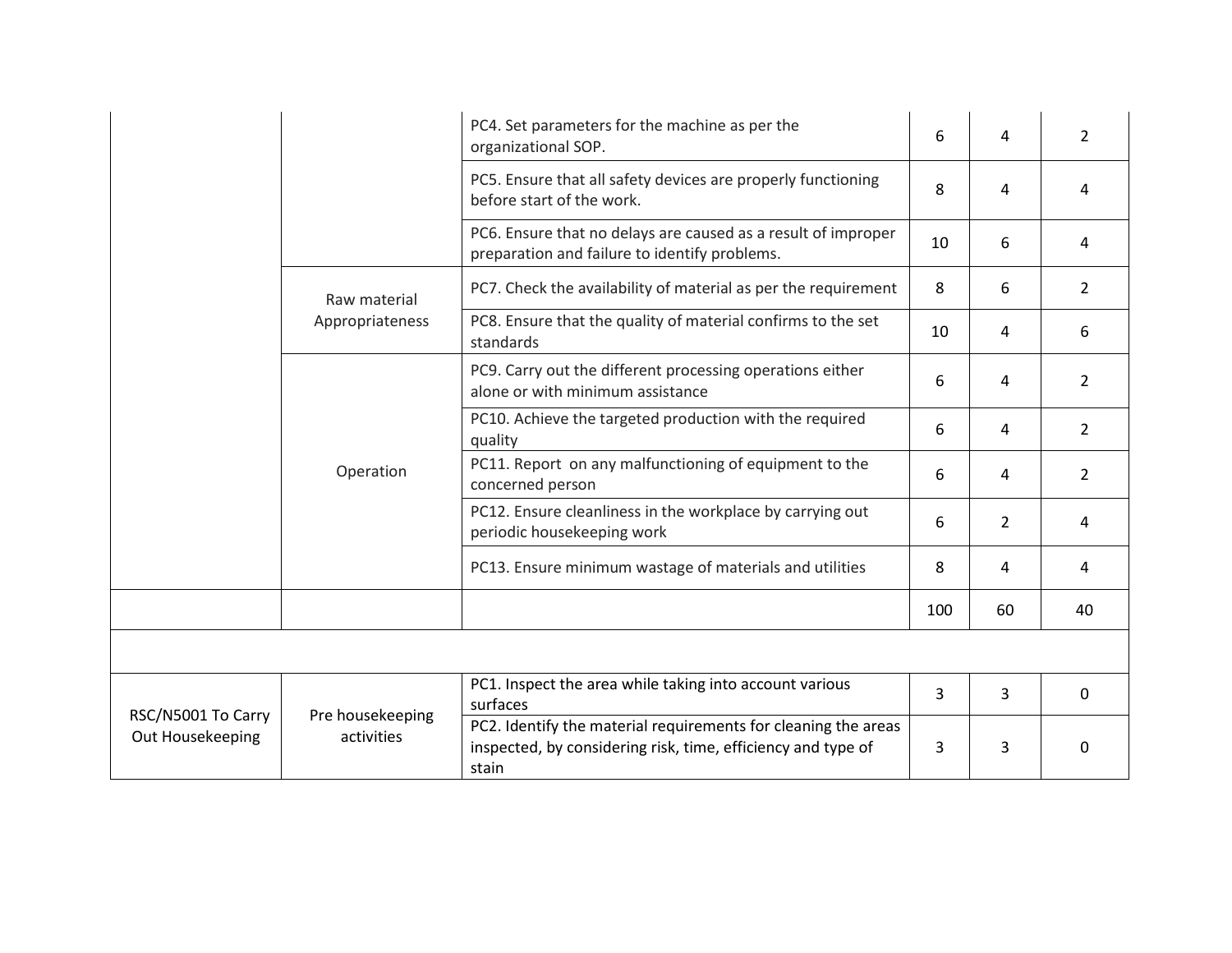|                   | PC3. Ensure that the cleaning equipment is in proper working<br>condition                                                                                              | 3              | 3              | $\Omega$     |
|-------------------|------------------------------------------------------------------------------------------------------------------------------------------------------------------------|----------------|----------------|--------------|
|                   | PC4. Select the suitable alternatives for cleaning the areas in<br>case the appropriate equipment and materials are not<br>available and inform the appropriate person | 3              | 3              | 0            |
|                   | PC5. Plan the sequence for cleaning the area to avoid re-<br>soiling clean areas and surfaces                                                                          | 3              | 3              | $\mathbf 0$  |
|                   | PC6. Inform the affected people about the cleaning activity                                                                                                            | $\overline{2}$ | $\overline{2}$ | $\mathbf 0$  |
|                   | PC7. Display the appropriate signage for the work being<br>conducted                                                                                                   | 3              | 3              | $\mathbf{0}$ |
|                   | PC8. Ensure that there is adequate ventilation for the work<br>being carried out                                                                                       | 3              | 3              | $\mathbf 0$  |
|                   | PC9. Wear the personal protective equipment required for<br>the cleaning method and materials being used                                                               | 3              | 3              | $\mathbf 0$  |
|                   | PC10. Use the correct cleaning method for the work area,<br>type of soiling and surface                                                                                | 3              | 3              | $\mathbf 0$  |
|                   | PC11. Carry out cleaning activity without disturbing others                                                                                                            | 3              | 3              | $\mathbf{0}$ |
| Operations        | PC12. Deal with accidental damage, if any, caused while<br>carrying out the work                                                                                       | 3              | 3              | $\mathbf{0}$ |
|                   | PC13. Report to the appropriate person any difficulties in<br>carrying out your work                                                                                   | 3              | 3              | $\mathbf 0$  |
|                   | PC14. Identify and report to the appropriate person any<br>additional cleaning required that is outside one's<br>responsibility or skill                               | 3              | 3              | $\Omega$     |
| Post housekeeping | PC15. Ensure that there is no oily substance on the floor to<br>avoid slippage                                                                                         | 9              | 3              | 6            |
| activities        | PC16. Ensure that no scrap material is lying around                                                                                                                    | 9              | 3              | 6            |
|                   | PC17. Maintain and store housekeeping equipment and<br>supplies                                                                                                        | 3              | 3              | $\mathbf 0$  |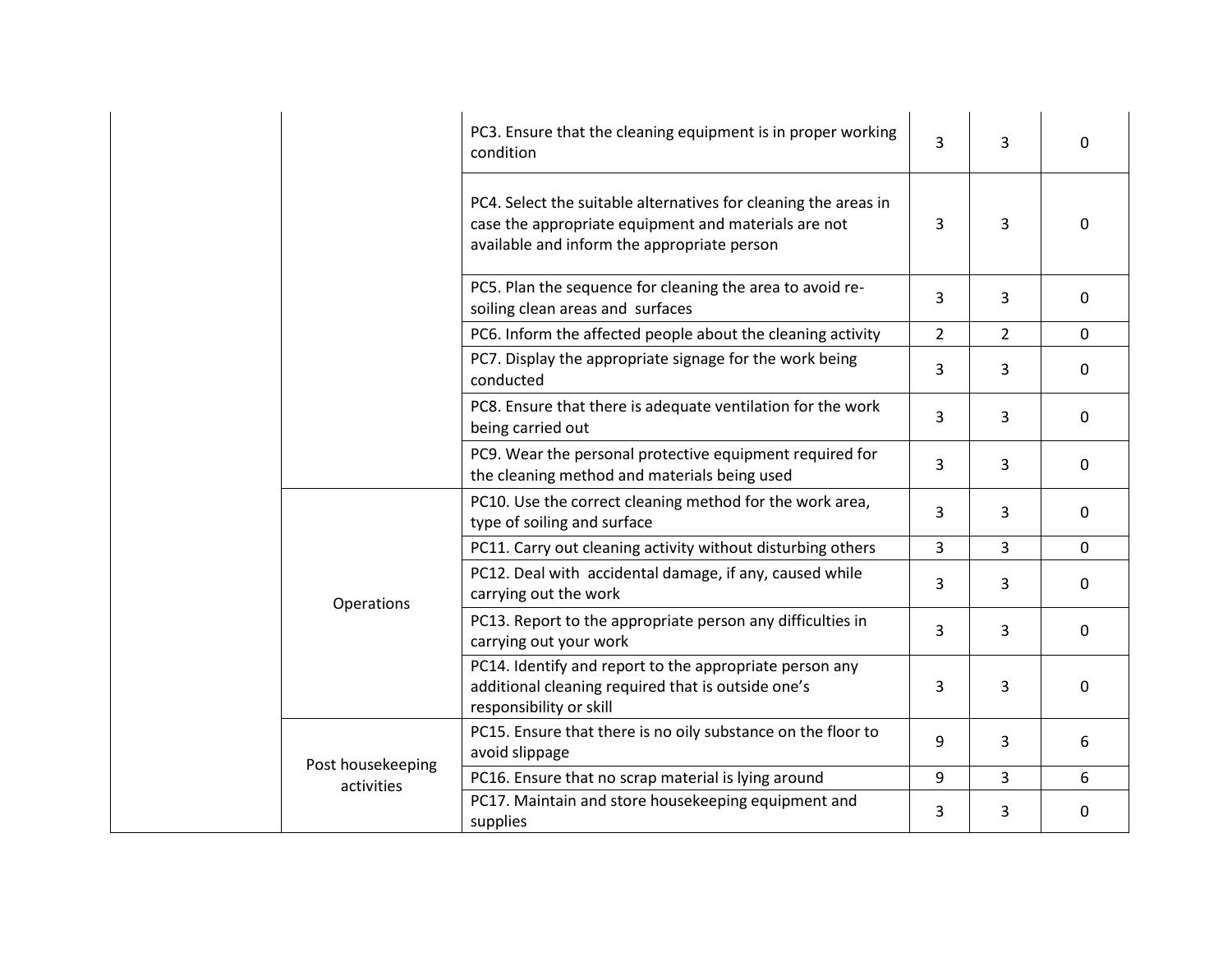|                                      |                                             | PC18. Follow workplace procedures to deal with any<br>accidental damage caused during the cleaning process                                                                                                          | 3              | 3              | $\Omega$       |
|--------------------------------------|---------------------------------------------|---------------------------------------------------------------------------------------------------------------------------------------------------------------------------------------------------------------------|----------------|----------------|----------------|
|                                      |                                             | PC19. Ensure that, on completion of the work, the area is left<br>clean and dry and meets requirements                                                                                                              | 8              | $\overline{2}$ | 6              |
|                                      |                                             | PC20. Return the equipment, materials and personal<br>protective equipment that were used to the right places<br>making sure they are clean, safe and securely stored                                               | 3              | 3              | $\Omega$       |
|                                      |                                             | PC21. Dispose the waste garnered from the activity in an<br>appropriate manner                                                                                                                                      | 9              | 3              | 6              |
|                                      |                                             | PC22. Dispose of used and un-used solutions according to<br>manufacturer's instructions, and clean the equipment<br>thoroughly                                                                                      | 9              | 3              | 6              |
|                                      | General                                     | PC23. Maintain schedules and records for housekeeping duty                                                                                                                                                          | 3              | 3              | $\Omega$       |
|                                      |                                             | PC24. Replenish any necessary supplies or consumables                                                                                                                                                               | 3              | 3              | $\Omega$       |
|                                      |                                             |                                                                                                                                                                                                                     | 100            | 70             | 30             |
|                                      |                                             |                                                                                                                                                                                                                     |                |                |                |
|                                      |                                             | PC1. Undertake basic safety checks before operation of all<br>machinery and equipment and report hazards to the<br>appropriate supervisor                                                                           | 4              | 0              | 4              |
| 3. RSC / N 5007<br>Health and safety | Maintain a clean and<br>efficient workplace | PC2. Work for which protective clothing or equipment is<br>required is identified and the appropriate protective clothing<br>or equipment is used in performing these duties in<br>accordance with workplace policy | $\overline{2}$ | 0              | 2              |
|                                      |                                             | PC3. Read and understand the hazards of use and<br>contamination mentioned on the labels of chemicals, utilities<br>etc                                                                                             | $\overline{2}$ | $\Omega$       | $\overline{2}$ |
|                                      |                                             | PC4. Prior to performing manual handling jobs, risk is assessed<br>and work is carried out according to currently recommended<br>safe practices.                                                                    | $\overline{2}$ | $\overline{2}$ | $\Omega$       |
|                                      |                                             | PC5.Use equipment and materials safely and correctly and<br>return the same to designated storage when not in use                                                                                                   | $\overline{2}$ | $\overline{2}$ | $\Omega$       |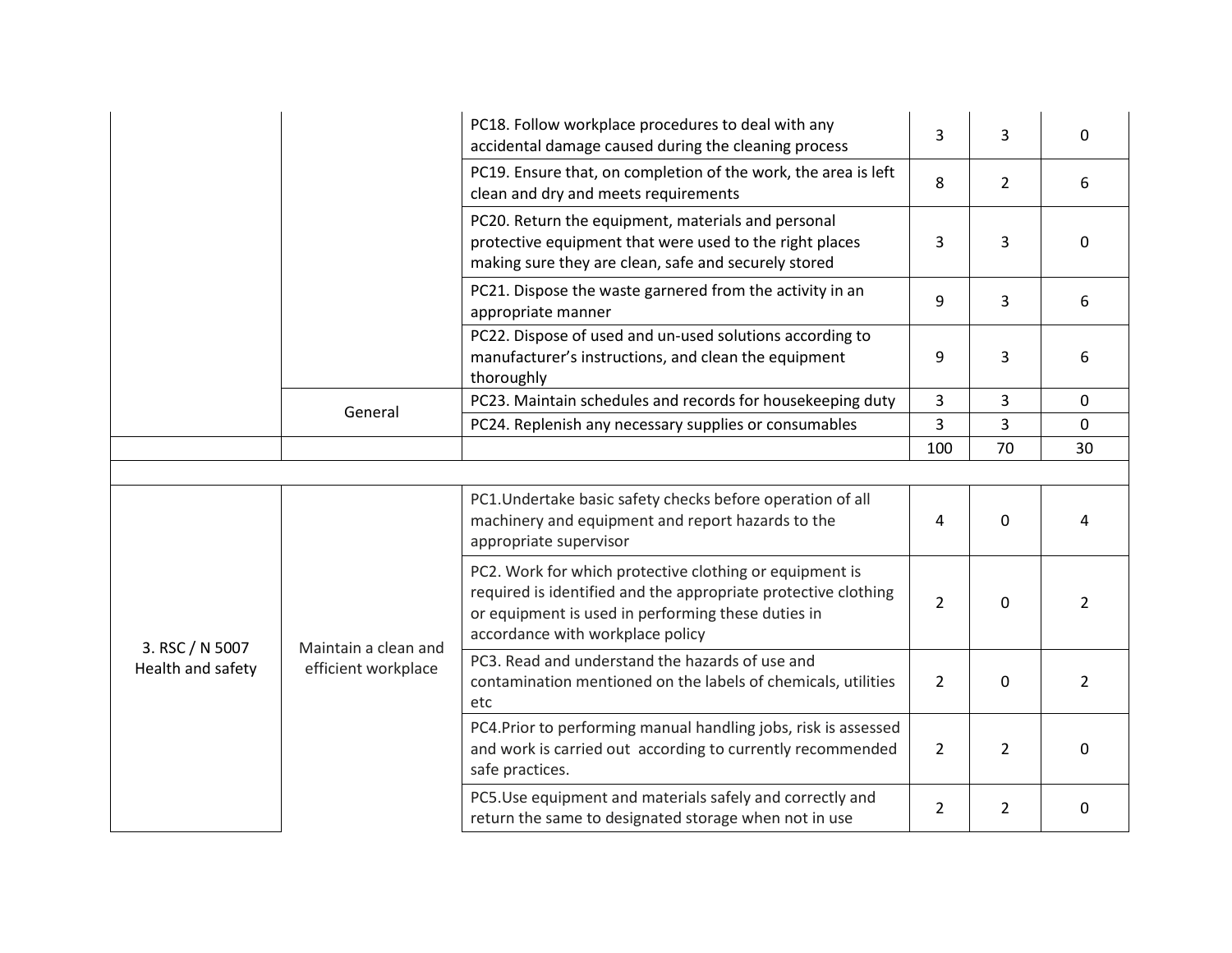|  |                                               | PC6.Dispose off waste safely and correctly in a designated<br>area                                                                                           | $\overline{2}$ | $\overline{2}$ | $\Omega$       |
|--|-----------------------------------------------|--------------------------------------------------------------------------------------------------------------------------------------------------------------|----------------|----------------|----------------|
|  |                                               | PC7. Risks to bystanders are recognized and action taken to<br>reduce risk associated with jobs in the workplace                                             | 4              | $\overline{2}$ | $\overline{2}$ |
|  |                                               | PC8. Perform work in a manner which minimizes<br>environmental damage                                                                                        | 8              | $\overline{2}$ | 6              |
|  |                                               | PC9.All procedures and work instructions for controlling risk<br>are followed closely.                                                                       | 4              | 4              | 0              |
|  |                                               | PC10. Report any accidents, incidents or problems without<br>delay to an appropriate person and take immediate necessary<br>action to reduce further danger. | $\overline{4}$ | $\overline{2}$ | $\overline{2}$ |
|  | Render appropriate<br>emergency<br>procedures | PC11.Follow procedures for dealing with accidents, fires and<br>emergencies, including communicating location and<br>directions to emergency.                | 4              | $\overline{2}$ | $\overline{2}$ |
|  |                                               | PC12.Follow emergency procedures to company standards<br>and workplace requirements.                                                                         | 4              | 0              | 4              |
|  |                                               | PC13.Use Emergency equipment in accordance with<br>manufacturers' specifications and workplace requirements.                                                 | $\overline{2}$ | $\overline{2}$ | $\mathbf 0$    |
|  |                                               | PC14. Provide treatment appropriate to the patient's injuries<br>in accordance with recognized first aid techniques.                                         | 4              | $\Omega$       | 4              |
|  |                                               | PC15. Recover (if practical), clean, inspect/test, refurbish,<br>replace and store the first aid equipment as appropriate                                    | 6              | $\overline{2}$ | 4              |
|  |                                               | PC16. Dispose off medical waste in accordance with<br>workplace requirements                                                                                 | 4              | $\overline{2}$ | $\overline{2}$ |
|  |                                               | PC17. Report details of first aid administered in accordance<br>with work place procedures.                                                                  | 4              | $\overline{2}$ | 2              |